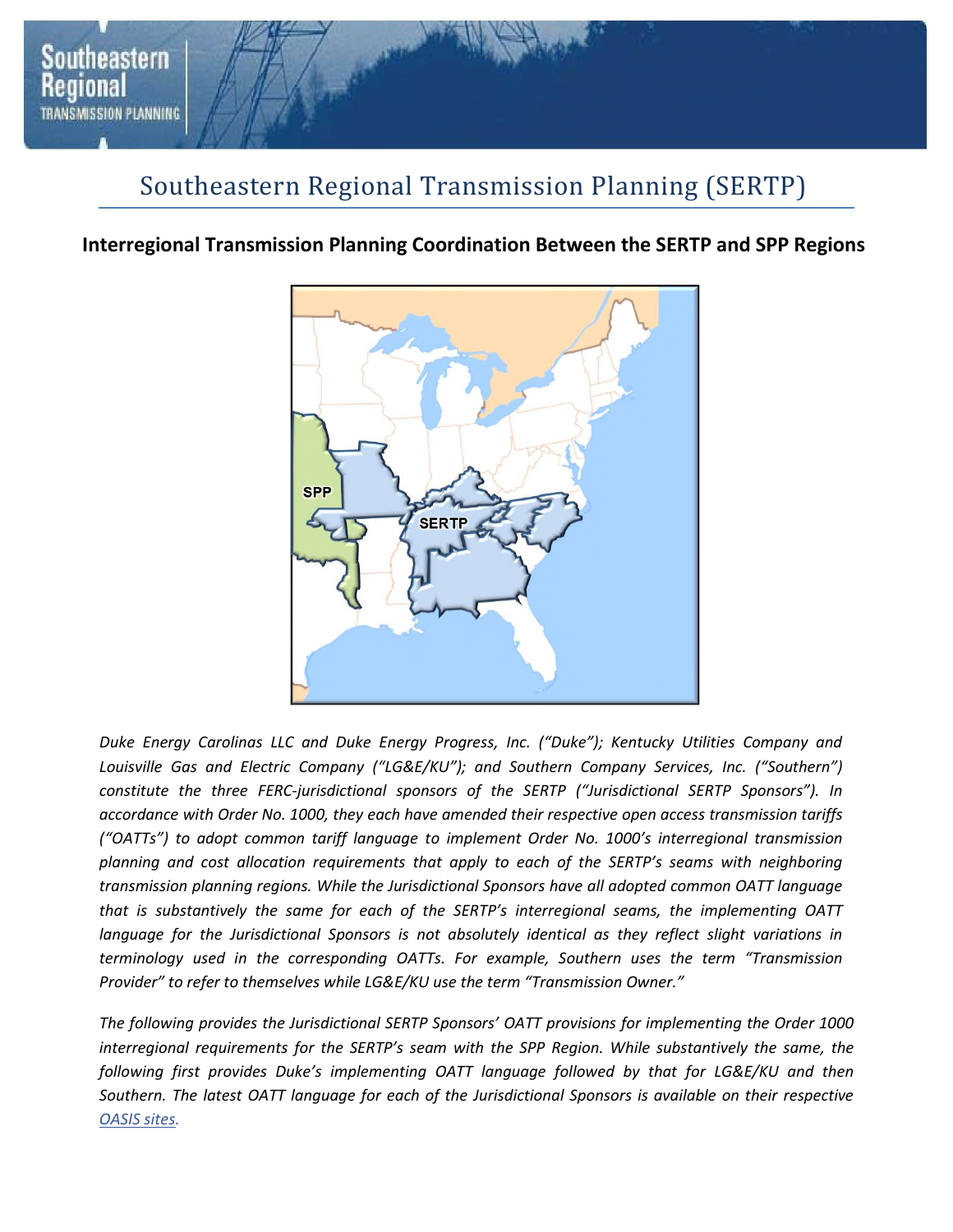Duke Energy Carolinas LLC and Duke Energy Progress, Inc.

Attachment N-1-SPP

Interregional Transmission Coordination Between the SERTP and SPP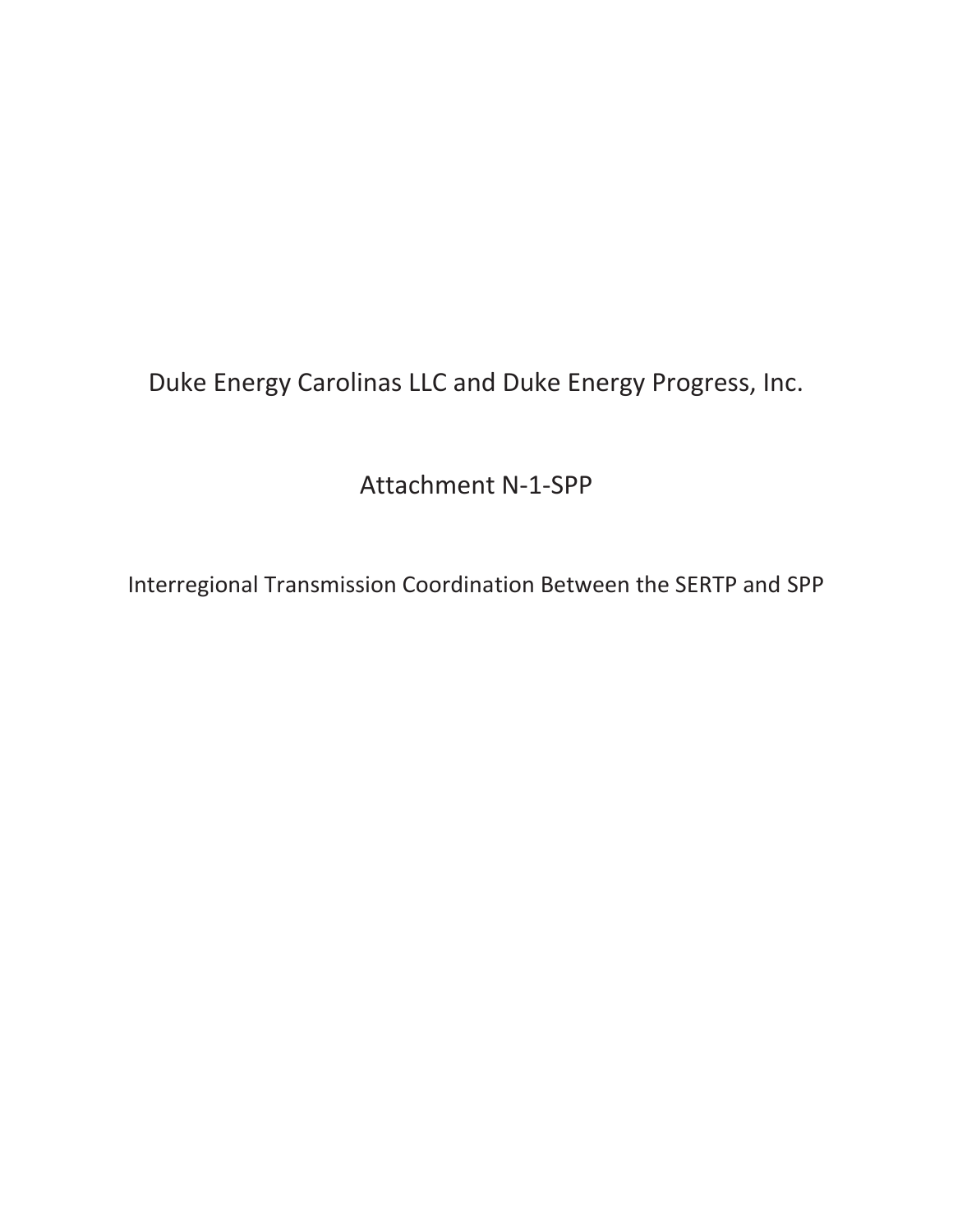#### **ATTACHMENT N-1 - SPP**

#### **Interregional Transmission Coordination Between the SERTP and SPP**

The Duke Transmission Provider, through its regional transmission planning process, coordinates with the public utility transmission providers in the Southwest Power Pool region ("SPP") to address transmission planning coordination issues related to interregional transmission facilities. The interregional transmission coordination procedures include a detailed description of the process for coordination between public utility transmission providers in the SERTP and SPP (i) with respect to an interregional transmission facility that is proposed to be located in both transmission planning regions and (ii) to identify possible interregional transmission facilities that could address transmission needs more efficiently or cost-effectively than transmission facilities included in the respective regional transmission plans. The interregional transmission coordination procedures are hereby provided in this Attachment N-1 - SPP with additional materials provided on the Regional Planning website.

The Duke Transmission Provider ensures that the following requirements are included in the interregional transmission coordination procedures described in this Attachment N-1 - SPP:

- (1) A commitment to coordinate and share the results of the SERTP and SPP regional transmission plans to identify possible interregional transmission projects that could address transmission needs more efficiently or cost-effectively than separate regional transmission facilities, as well as a procedure for doing so;
- (2) A formal procedure to identify and jointly evaluate transmission facilities that are proposed to be located in both transmission planning regions;
- (3) A duty to exchange, at least annually, planning data and information; and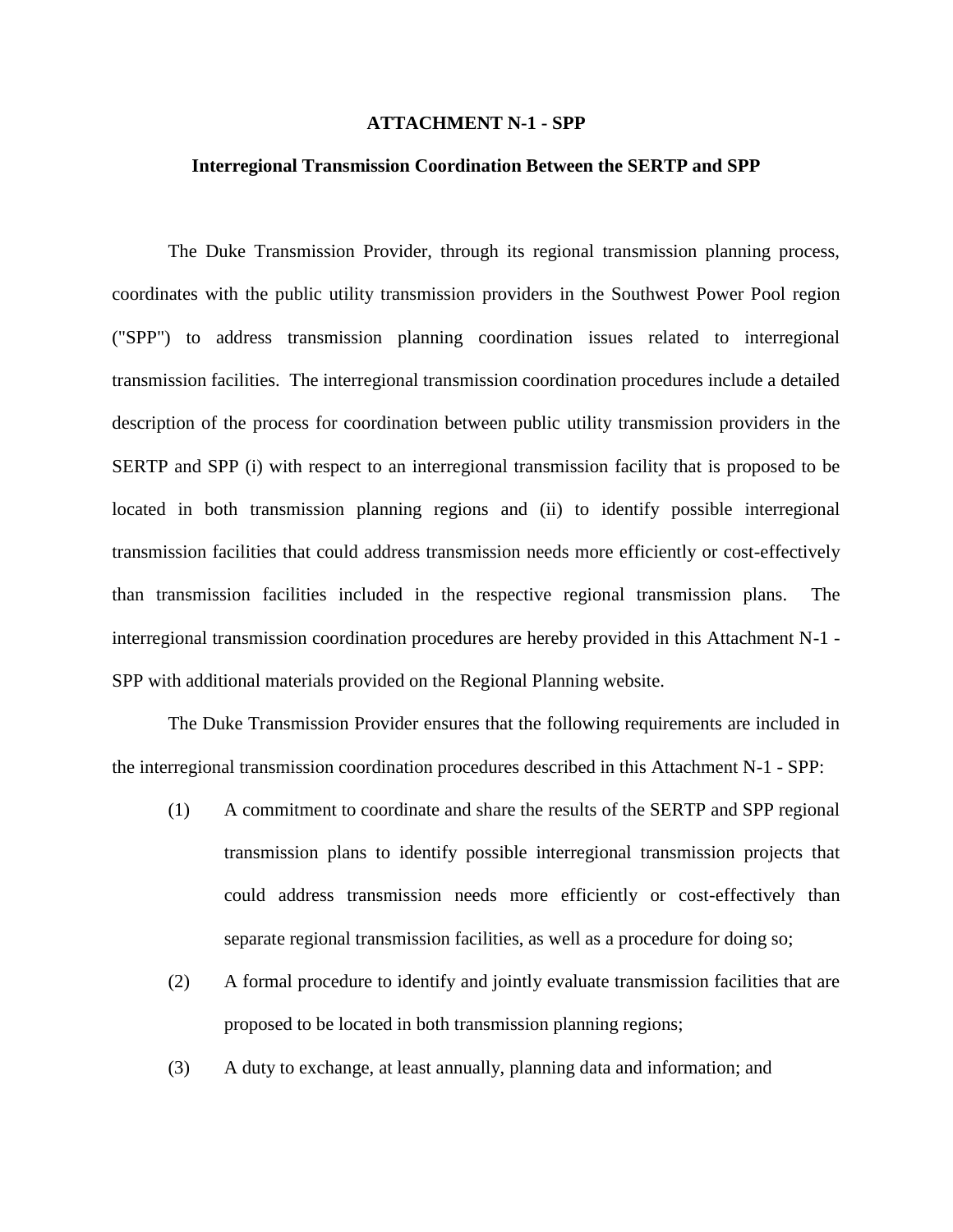(4) A commitment to maintain a website or e-mail list for the communication of information related to the coordinated planning process.

The Duke Transmission Provider has worked with SPP to develop a mutually agreeable method for allocating between the two transmission planning regions the costs of new interregional transmission facilities that are located within both transmission planning regions. Such cost allocation method satisfies the six interregional cost allocation principles set forth in Order No. 1000 and are included in this Attachment N-1 - SPP.

For purposes of this Attachment N-1 - SPP, the SERTP's regional transmission planning process is the process described in Attachment N-1 of this Tariff; SPP's regional transmission planning process is the process described in Section VIII of Attachment O of SPP's OATT. References to the respective regional transmission planning processes in this Attachment N-1 - SPP are intended to identify the activities described in those tariff provisions. Unless noted otherwise, Section references in this Attachment N-1 - SPP refer to Sections within this Attachment N-1 - SPP.

#### **INTERREGIONAL TRANSMISSION PLANNING**

- **1. Coordination** 
	- **1.1 Annual Coordination:** Representatives of the SERTP and SPP will meet no less than once per year to facilitate the interregional coordination procedures described below (as applicable). Representatives of the SERTP and SPP may meet more frequently to coordinate the evaluation of interregional transmission project(s).

#### **1.2 Data Exchange**

**1.2.1 Annual Data Exchange:** At least annually, the Duke Transmission Provider and SPP shall exchange power-flow models and associated data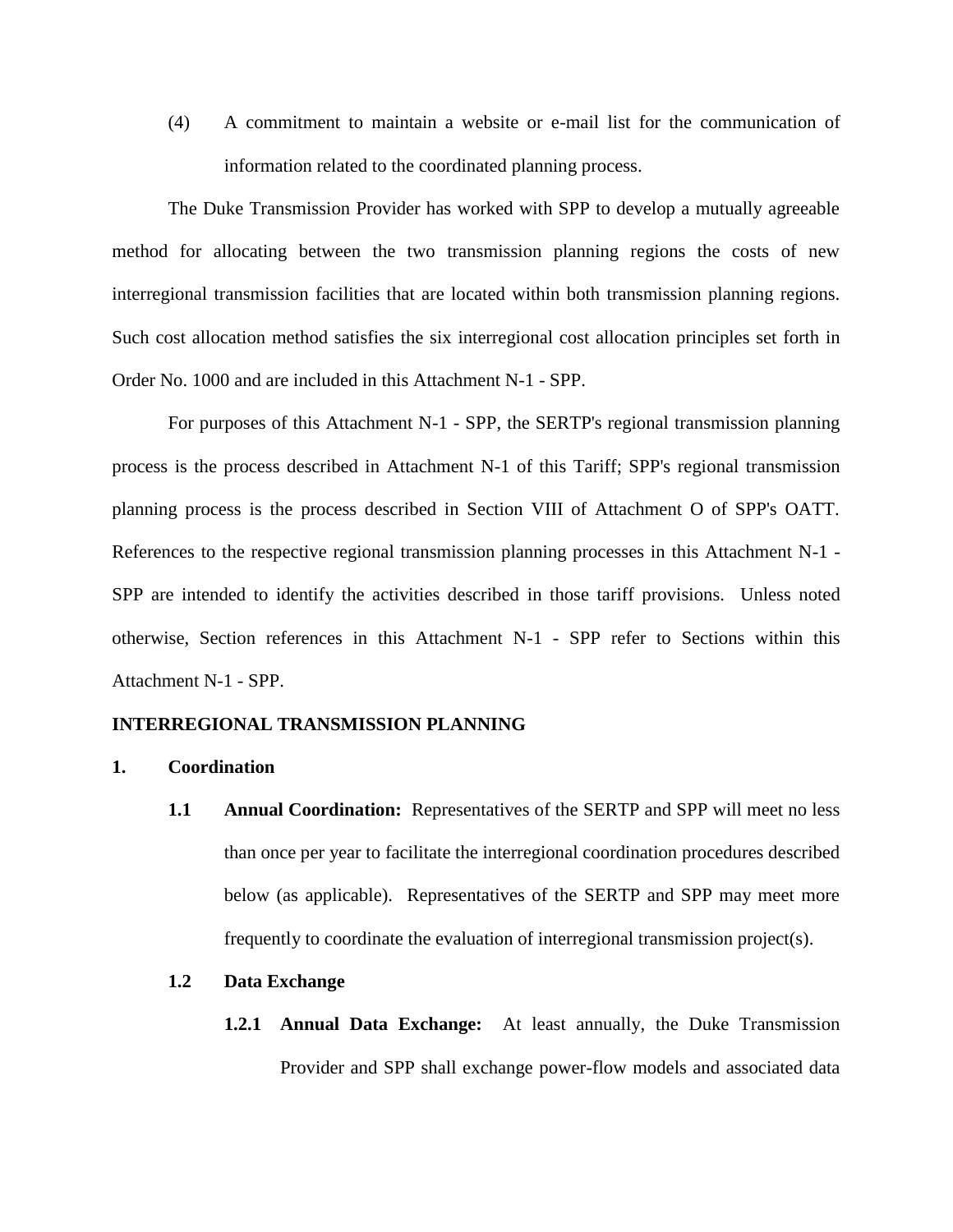used in the regional transmission planning processes to develop their respective then-current regional transmission plan(s). The Duke Transmission Provider shall designate a representative for its region and SPP shall designate a representative for the SPP region to facilitate the annual data exchange. The data exchange will occur when such data is available in each of the regional transmission planning processes, typically during the first calendar quarter. Additional transmission-based models and data used in the development of the respective regional transmission plans will be exchanged between the Duke Transmission Provider and SPP if requested. Data exchanged between the Duke Transmission Provider and SPP under this Section 1.2.1 shall be posted on the pertinent regional transmission planning websites consistent with the posting requirements of the respective regional transmission planning processes and is generally considered CEII.

**1.2.2 Exchange of Regional Transmission Plans:** The Duke Transmission Provider's regional transmission plan(s) will be posted on the Regional Planning website pursuant to the Duke Transmission Provider's regional transmission planning process. The Duke Transmission Provider will also notify the SPP representative of such posting so it may retrieve the transmission plan(s). SPP will exchange the then-current SPP regional transmission plan(s) in a similar manner according to its regional transmission planning process.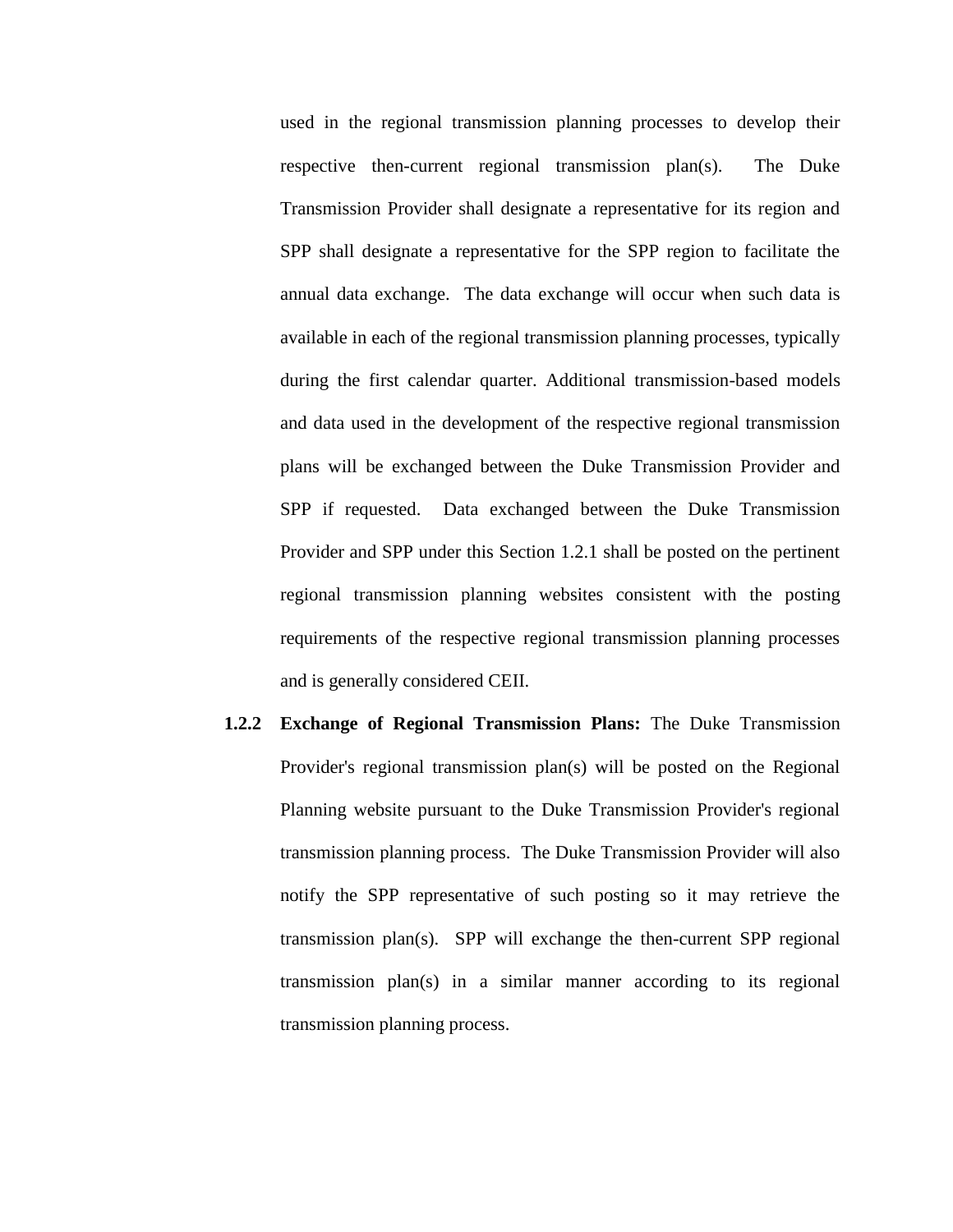**1.2.3 Confidentiality:** Any CEII and Confidential Non-CEII data exchanged pursuant to this Attachment N-1 - SPP shall be subject to appropriate CEII and Confidential Non-CEII treatment.

#### **1.3. Joint Evaluation**

- **1.3.1 Identification of Interregional Transmission Projects:** At least biennially, the Duke Transmission Provider will review the then-current regional transmission plan of SPP and SPP will review the Duke Transmission Provider's then-current regional transmission plan. Such plans include the transmission needs of each region as prescribed by each region's planning process. This review shall occur on a mutually agreeable schedule, taking into account each region's regional transmission planning processes timetable. If through this review, the Duke Transmission Provider and SPP identify a potential interregional transmission project that could be more efficient or cost effective than transmission projects included in the respective regional transmission plans, the Duke Transmission Provider and SPP will jointly evaluate the potential transmission project pursuant to Section 1.3.4.
- **1.3.2 Identification of Interregional Transmission Projects by Stakeholders:**  Stakeholders may also propose transmission projects that may be more efficient or cost-effective than transmission projects included in the Duke Transmission Provider's and/or SPP's regional transmission plans pursuant to the procedures in each region's regional transmission planning processes. The Duke Transmission Provider and SPP will evaluate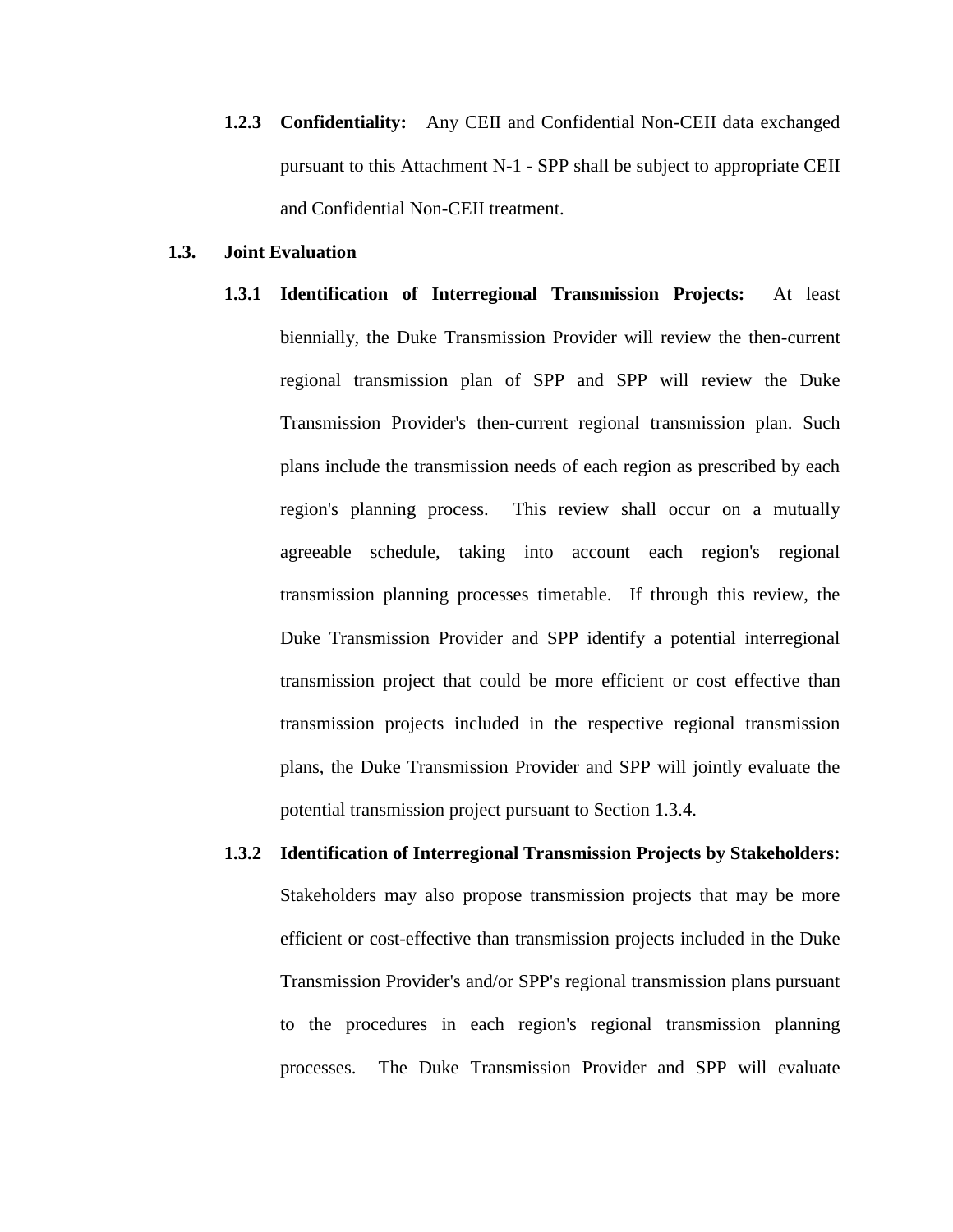interregional transmission projects proposed by stakeholders pursuant to Section 1.3.4.

**1.3.3 Identification of Interregional Transmission Projects by Developers:**  Interregional transmission projects proposed for purposes of potential interregional cost allocation must be submitted in both the SERTP and SPP regional transmission planning processes and satisfy the requirements of Section 2.1. The submittal must identify the potential transmission project as interregional in scope and identify that such project will interconnect between the SERTP and SPP regions. The Duke Transmission Provider will verify whether the submittal for the potential interregional transmission project satisfies all applicable requirements. Upon finding that the proposed interregional transmission project satisfies all such applicable requirements, the Duke Transmission Provider will notify SPP. Once the potential interregional transmission project has been proposed through the regional transmission planning processes in both regions, and upon both regions so notifying one another that the project is eligible for consideration pursuant to their respective regional transmission planning processes, the Duke Transmission Provider and SPP will jointly evaluate the proposed interregional transmission projects pursuant to Sections 1.3.4.

#### **1.3.4 Evaluation of Interregional Transmission Projects:**

**1.3.4.1 Joint Evaluation of Interregional Transmission Projects:** The Duke Transmission Provider and SPP shall act through their respective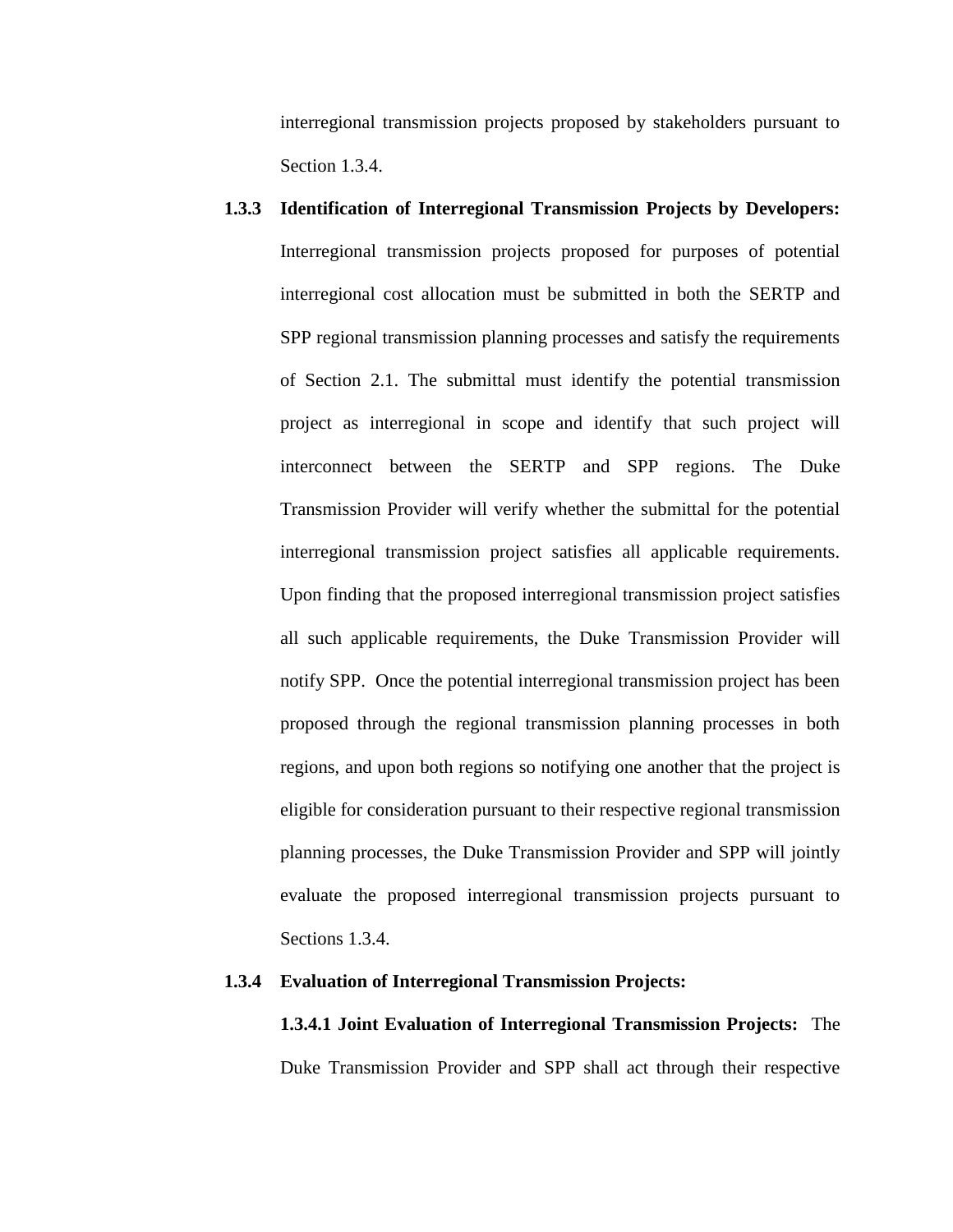regional transmission planning processes to evaluate potential interregional transmission projects and to determine whether the inclusion of any potential interregional transmission projects in each region's regional transmission plan would be more efficient or cost-effective than transmission projects included in the respective then-current regional transmission plans. Initial coordination activities to facilitate such analysis will typically begin during the third calendar quarter. Such analysis shall be consistent with accepted planning practices of the respective regions and the methods utilized to produce each region's respective regional transmission plan(s). The Duke Transmission Provider will evaluate potential interregional transmission projects consistent with Section 4, 5 and Section 20 of Attachment N-1. To the extent possible, and as needed, information will be coordinated between the Duke Transmission Provider and SPP, including, but not limited to:

- o Planning horizons;
- o Expected timelines/milestones associated with the joint evaluation;
- o Study assumptions and data;
- o Models; and
- o Criteria.

The Duke Transmission Provider and SPP will exchange status updates for new interregional transmission project proposals or proposals currently under consideration as needed. These status updates will generally include, if applicable: (i) an update of the region's evaluation of the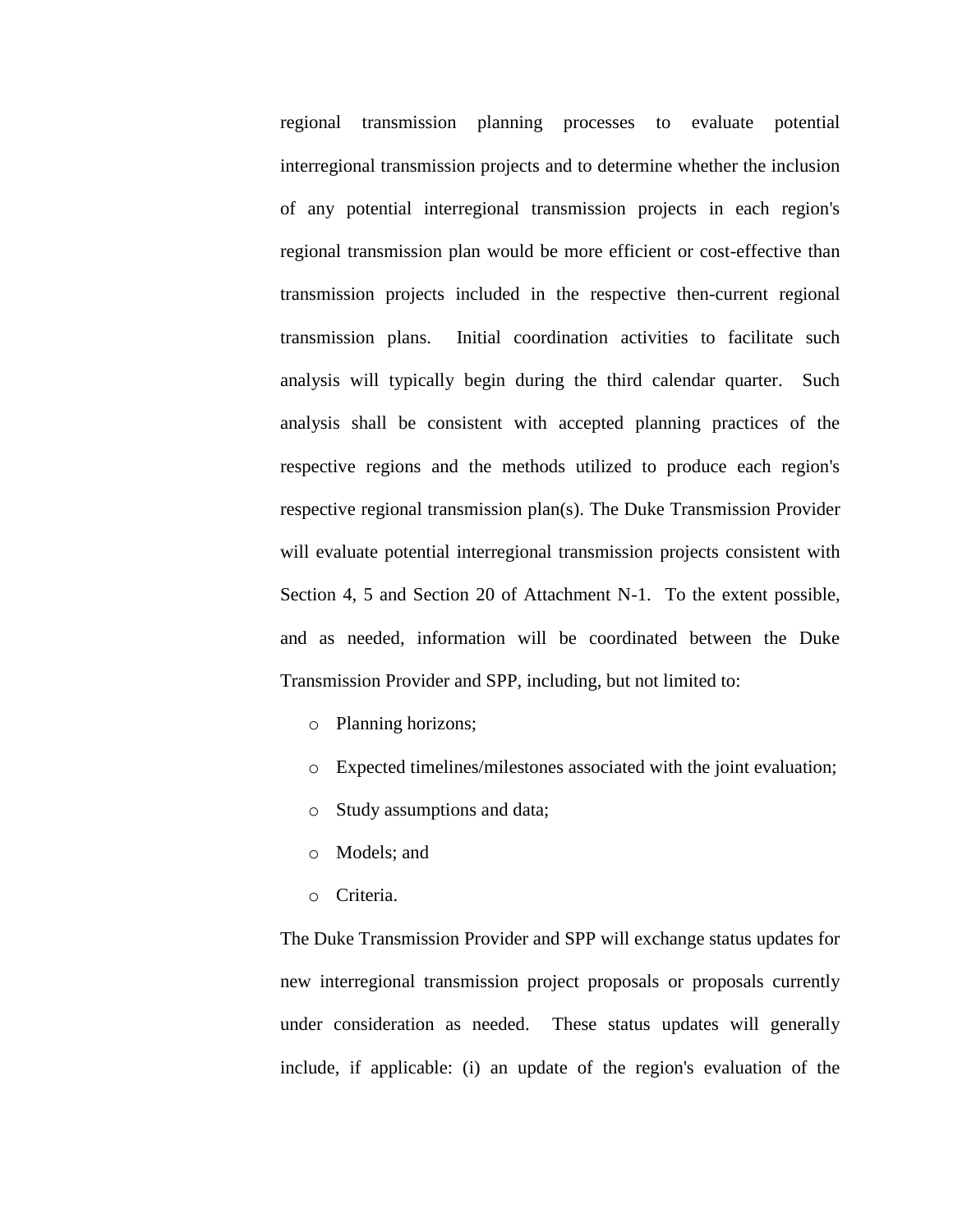proposal; (ii) the anticipated timeline for future assessments; and (iii) reevaluations related to the proposal.

**1.3.4.2 Determination of Regional Benefit(s) for Interregional Cost Allocation Purposes:** The Duke Transmission Provider and SPP shall evaluate the proposed interregional transmission project that meets the criteria of Section 2 for interregional cost allocation within the respective regions as follows:

- A. Each region, acting through its regional transmission planning process, will evaluate proposals to determine whether the proposed interregional transmission project(s) provides Regional Benefits to its respective region. For purposes of this Attachment N-1, "Regional Benefit" shall mean the calculation described in Section 1.3.4.2.B.
- B. Based upon the evaluation made pursuant to 1.3.4.2.A, each region will quantify a Regional Benefit based upon (i) for the Duke Transmission Provider, the Duke Transmission Provider shall calculate the total avoided costs of transmission projects included in the then-current regional transmission plan that would be displaced if the proposed interregional transmission project was included; and (ii) for SPP, SPP shall calculate the total avoided costs of regional transmission projects that would be displaced if the proposed interregional transmission project was included.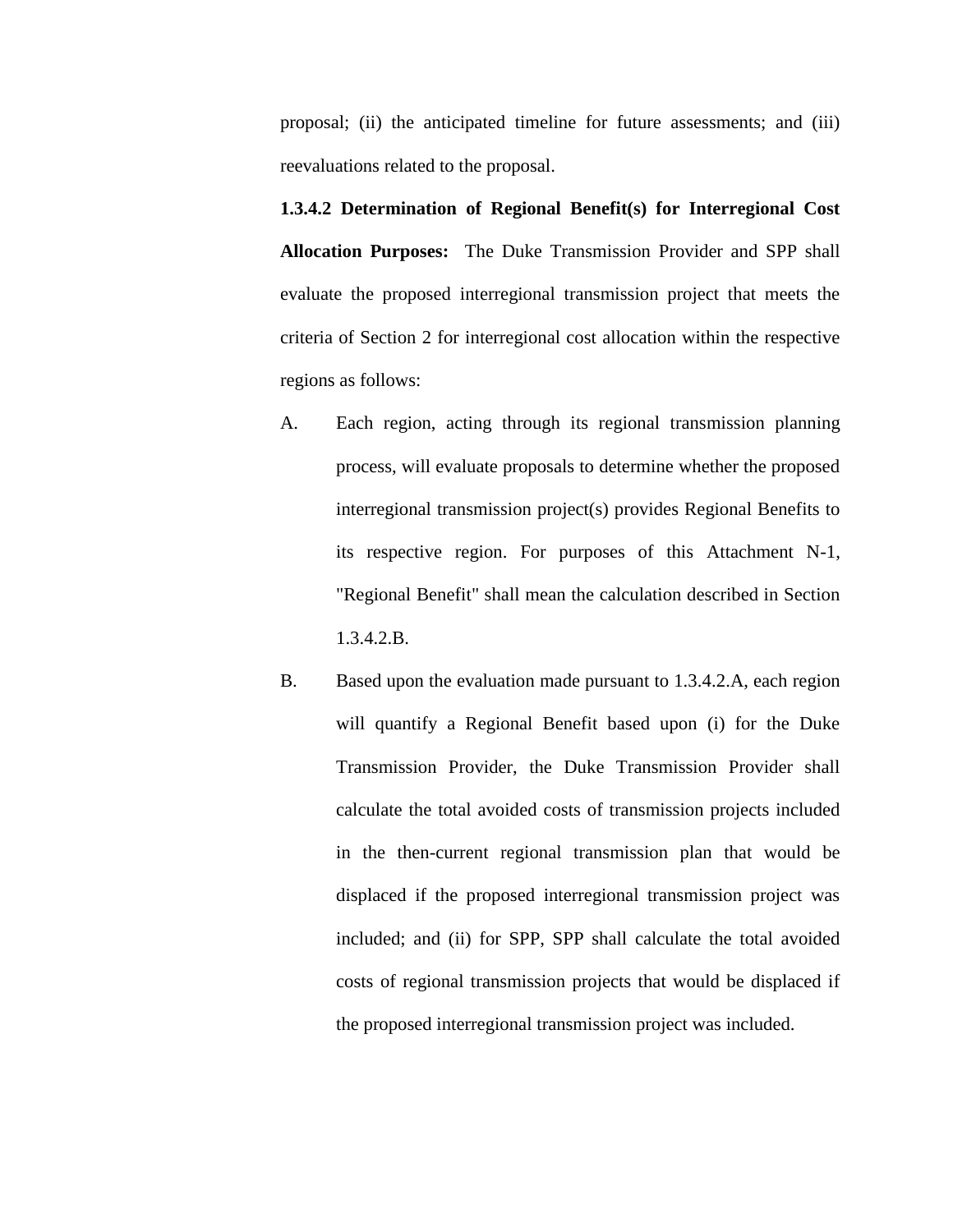C. Updated Regional Benefits calculations will be exchanged in a similar manner to the status updates described in Section 1.3.4.1.

In any regional benefit to cost ("BTC") ratio calculation(s) performed pursuant to the respective regional transmission planning processes, the anticipated allocation of costs of the interregional transmission project to each region shall be based upon the ratio of the region's Regional Benefit to the sum of the Regional Benefits identified for both the SERTP and SPP.

#### **2. Cost Allocation**

- **2.1 Interregional Transmission Projects Proposed for Interregional Cost Allocation Purposes:** For a transmission project to be considered for purposes of interregional cost allocation between the SERTP and SPP, the following criteria must be met:
	- A. The transmission project must interconnect to transmission facilities in both the SERTP and SPP regions and must meet the qualification criteria for transmission projects potentially eligible to be included in the regional transmission plans for purposes of regional cost allocation in accordance with the respective regional transmission planning processes of both the SERTP and SPP. The facilities to which the project is proposed to interconnect may be either existing facilities or transmission projects included in the regional transmission plan that are currently under development;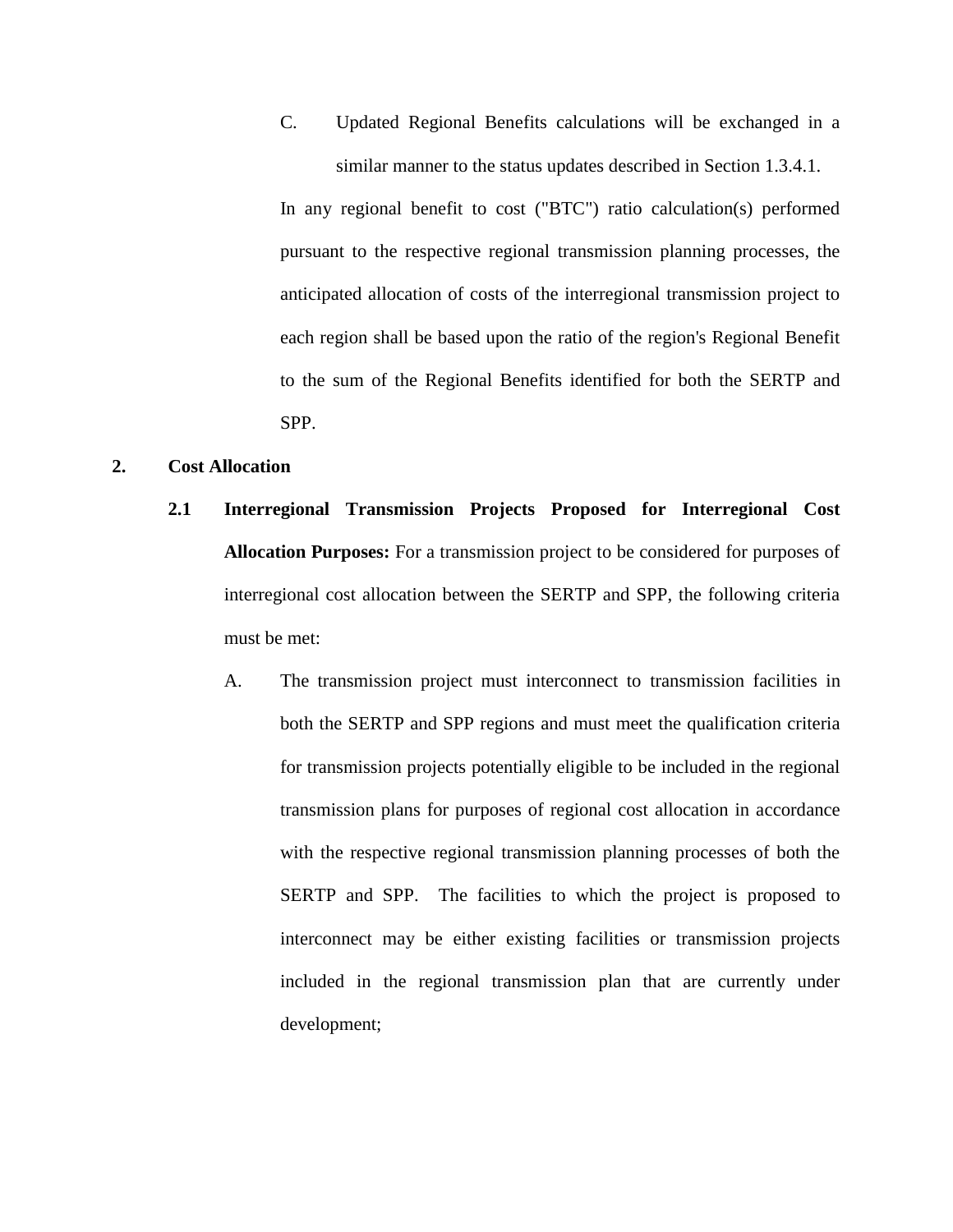- B. The transmission project must be proposed in the SERTP and SPP regional planning processes for purposes of cost allocation, as well as any other regions to which the proposed transmission project would interconnect, in accordance with the procedures of the applicable regional transmission planning processes. If the proposed transmission project is being proposed by a transmission developer, the transmission developer must also satisfy all qualification criteria specified in the respective regional transmission planning processes, as applicable.
- **2.2 Inclusion in Regional Transmission Plans for Purposes of Cost Allocation:**  An interregional transmission project proposed for interregional cost allocation purposes in each region will be included in the respective regional transmission plans for purposes of cost allocation after each region has performed all evaluations and the transmission project has obtained all approvals, as prescribed in the respective regional transmission planning processes, necessary for it to be included in each regional transmission plan for purposes of cost allocation.
- **2.3 Allocation of Costs Between the SERTP and SPP:** The cost of an interregional transmission project selected for purposes of cost allocation in the regional transmission plans of both the SERTP and SPP will be allocated between the regions as follows:
	- A. Each region will be allocated a portion of the interregional transmission project's costs in proportion to such region's Regional Benefit to the sum of the Regional Benefits identified for both the SERTP and SPP.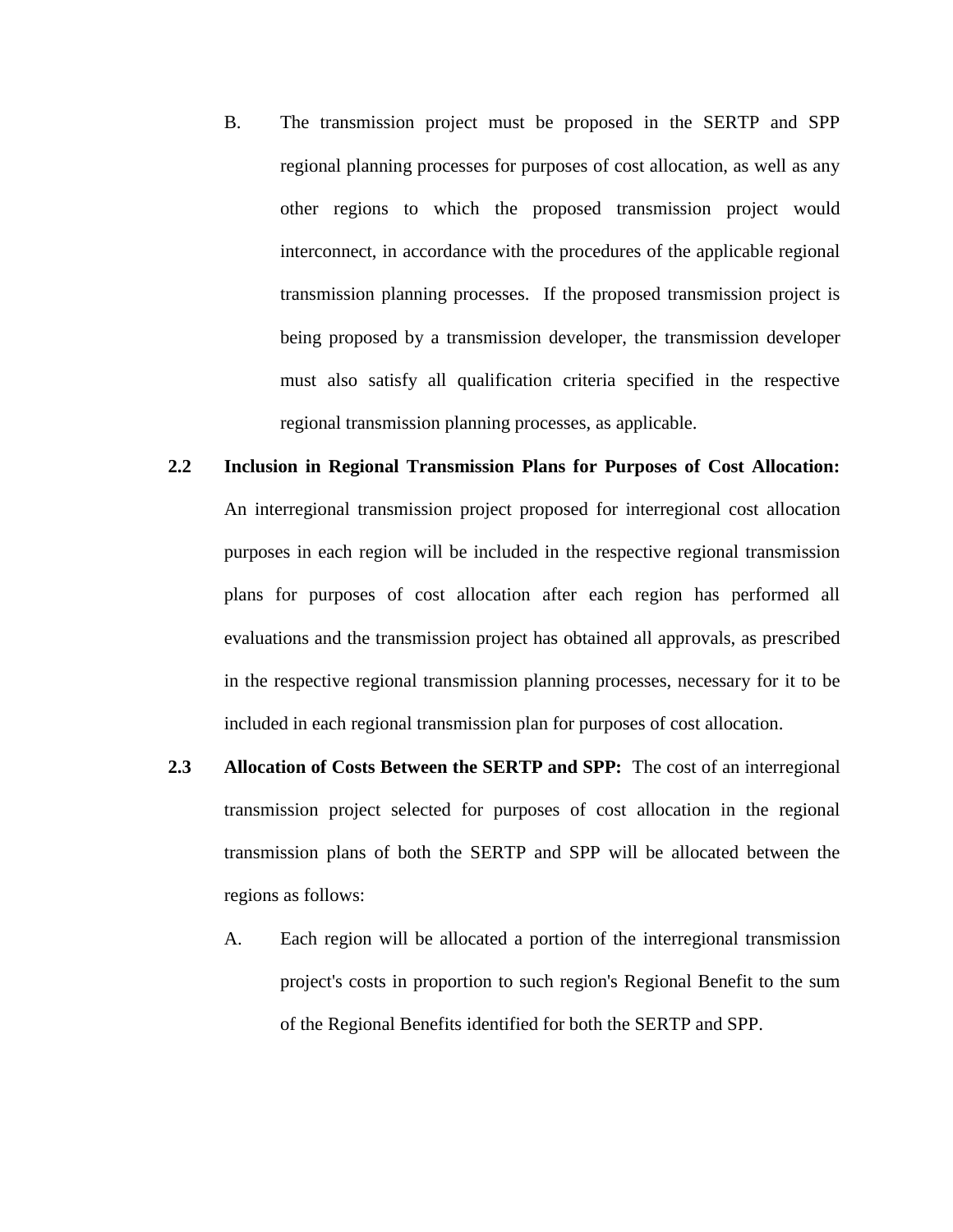- o The Regional Benefits used for this determination shall be based upon the last Regional Benefit calculation performed – pursuant to the method described in Section 1.3.4.2 – before each region included the transmission project in its regional transmission plan for purposes of cost allocation and as approved by each region.
- o Should one region be willing to bear more costs of the interregional transmission project than the costs identified pursuant to the methodology described in this Section 2.3.A, the regions may voluntarily agree, subject to applicable regional approvals, to an alternative cost sharing arrangement.

# **2.4 Milestones of Required Steps Necessary to Maintain Status as Being Selected for Interregional Cost Allocation Purposes:** Once selected in the respective regional transmission plans for purposes of cost allocation, the SERTP Sponsor(s) that will be allocated costs of the transmission project and SPP (*collectively* "beneficiaries") and the transmission developer must mutually agree upon an acceptable development schedule including milestones by which the necessary steps to develop and construct the transmission project must occur. These milestones may include (to the extent not already accomplished) obtaining all necessary rights-of-way and requisite environmental, state, and other governmental approvals and executing a mutually-agreed upon contract(s) between the transmission developer and the beneficiaries. If the specified milestones are not met, then the Duke Transmission Provider may remove the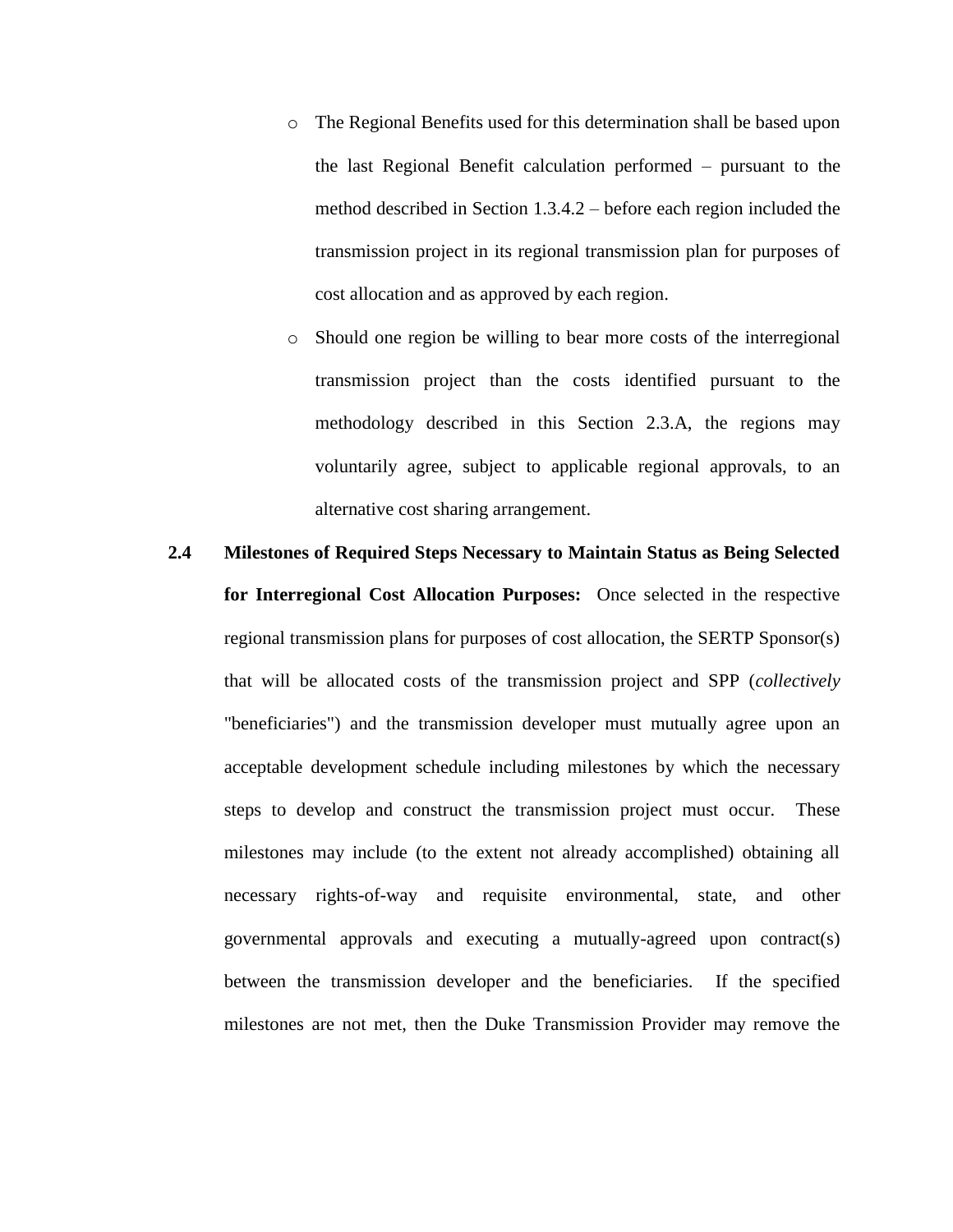transmission project from the selected category in the regional transmission plan for purposes of cost allocation.

- **2.5 Interregional Project Contractual Arrangements:** The contracts referenced in Section 2.4 will address terms and conditions associated with the development of the proposed transmission project included in the regional transmission plans for purposes of cost allocation, including but not limited to:
	- a) Engineering, procurement, construction, maintenance, and operation of the proposed transmission project, including coordination responsibilities of the parties;
	- b) Emergency restoration and repair;
	- c) The specific financial terms/specific total amounts to be charged by the transmission developer of the transmission project to each beneficiary, as agreed to by the parties;
	- d) Creditworthiness/project security requirements;
	- e) Milestone reporting, including schedule of projected expenditures;
	- f) Reevaluation of the transmission project; and
	- g) Non-performance or abandonment.

# **2.6 Removal from Regional Transmission Plans for Purposes of Cost Allocation:** An interregional transmission project may be removed from the Duke Transmission Provider's or SPP's regional transmission plan for purposes of cost allocation (1) if the project is removed from either regions' regional transmission plans pursuant to the requirements of its regional transmission planning process or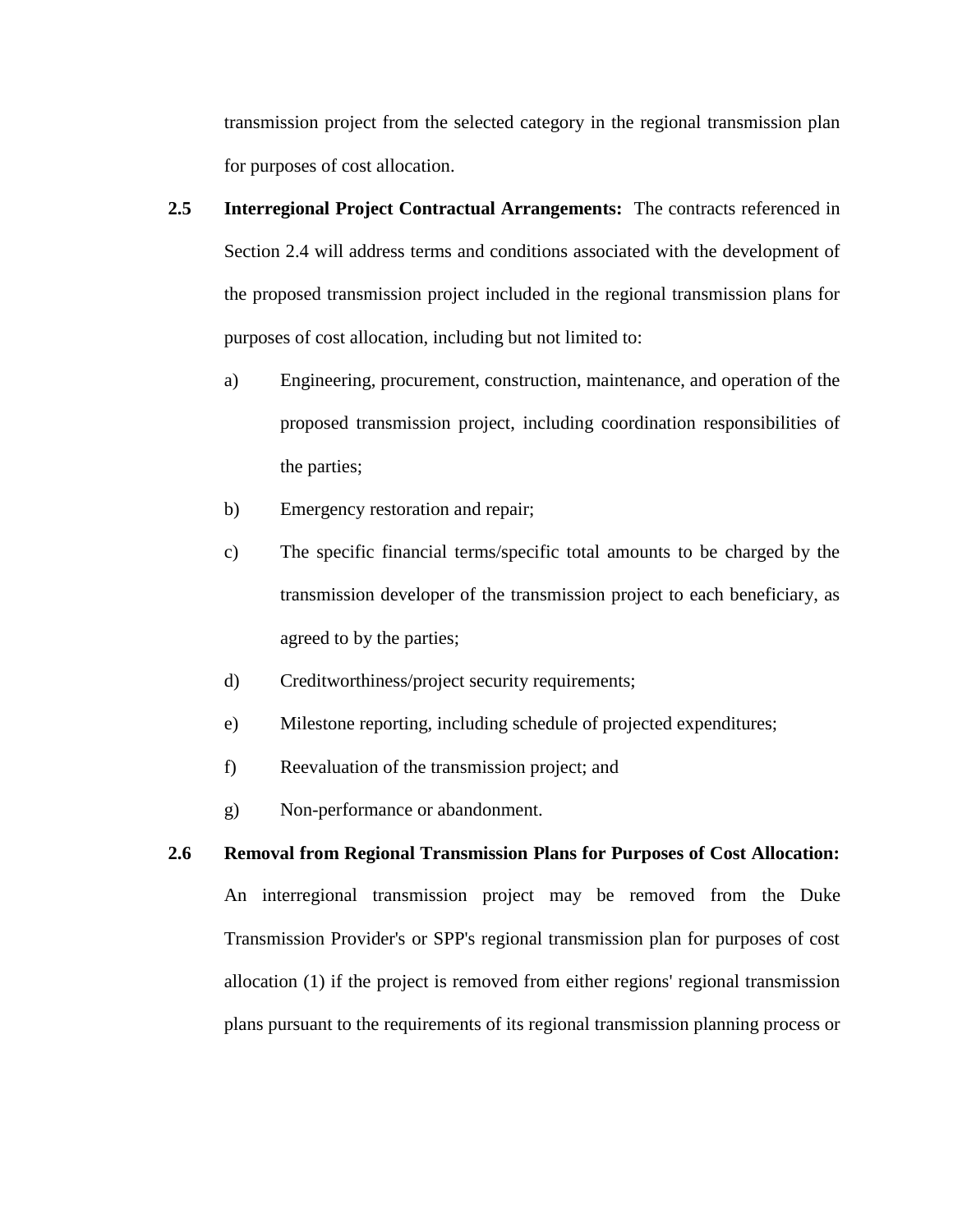(2) if the developer fails to meet the developmental milestones established pursuant to Section 2.4.

**2.6.1:** The Duke Transmission Provider and/or SPP will notify the other party if an interregional transmission project or a portion thereof is likely to be removed from its regional transmission plan.

#### **3. Transparency**

- **3.1** The Duke Transmission Provider and SPP shall host their respective regional websites for communication of information related to coordinated interregional transmission planning procedures. The regions shall coordinate on the documents and information that is posted on their respective websites to ensure consistency of information. Each regional website shall contain, at a minimum, the following information:
	- i. Link to this Attachment N-1 SPP;
	- ii. Information related to joint meetings, such as links to materials for joint meetings;
	- iii. Documents relating to joint evaluations; and
	- iv. Procedures for coordination and joint evaluation.
- **3.2** Access to the data utilized will be made available through the pertinent regional planning websites subject to the requirements in Section 1.2.3. The Duke Transmission Provider will make available, on the Regional Planning website, links to where stakeholders can register (if applicable/available) for SPP stakeholder committees and distribution lists.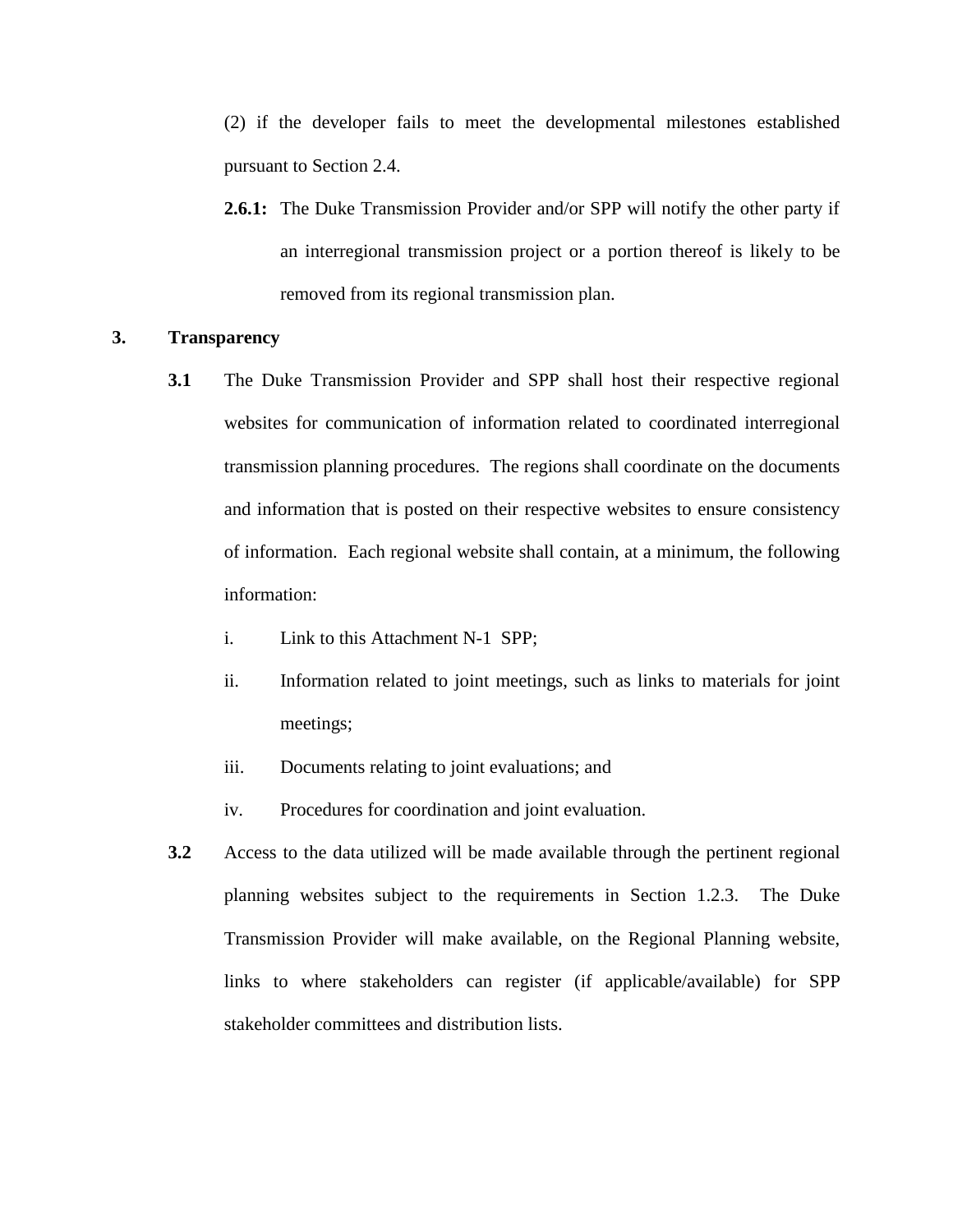**3.3** At the fourth quarter SERTP Summit, or as necessary due to current activity of proposed interregional transmission projects, the SERTP Sponsors will provide status updates of interregional activities including:

oFacilities to be evaluated;

o Analysis performed; and

o Determinations/results.

**3.4** Stakeholders will have an opportunity to provide input and feedback related to interregional facilities identified, analysis performed, and any determination/results within the respective regional transmission planning processes. Stakeholders may participate in either or both regions' regional transmission planning processes to provide their input and feedback regarding the interregional coordination activities described in this Attachment N-1 - SPP.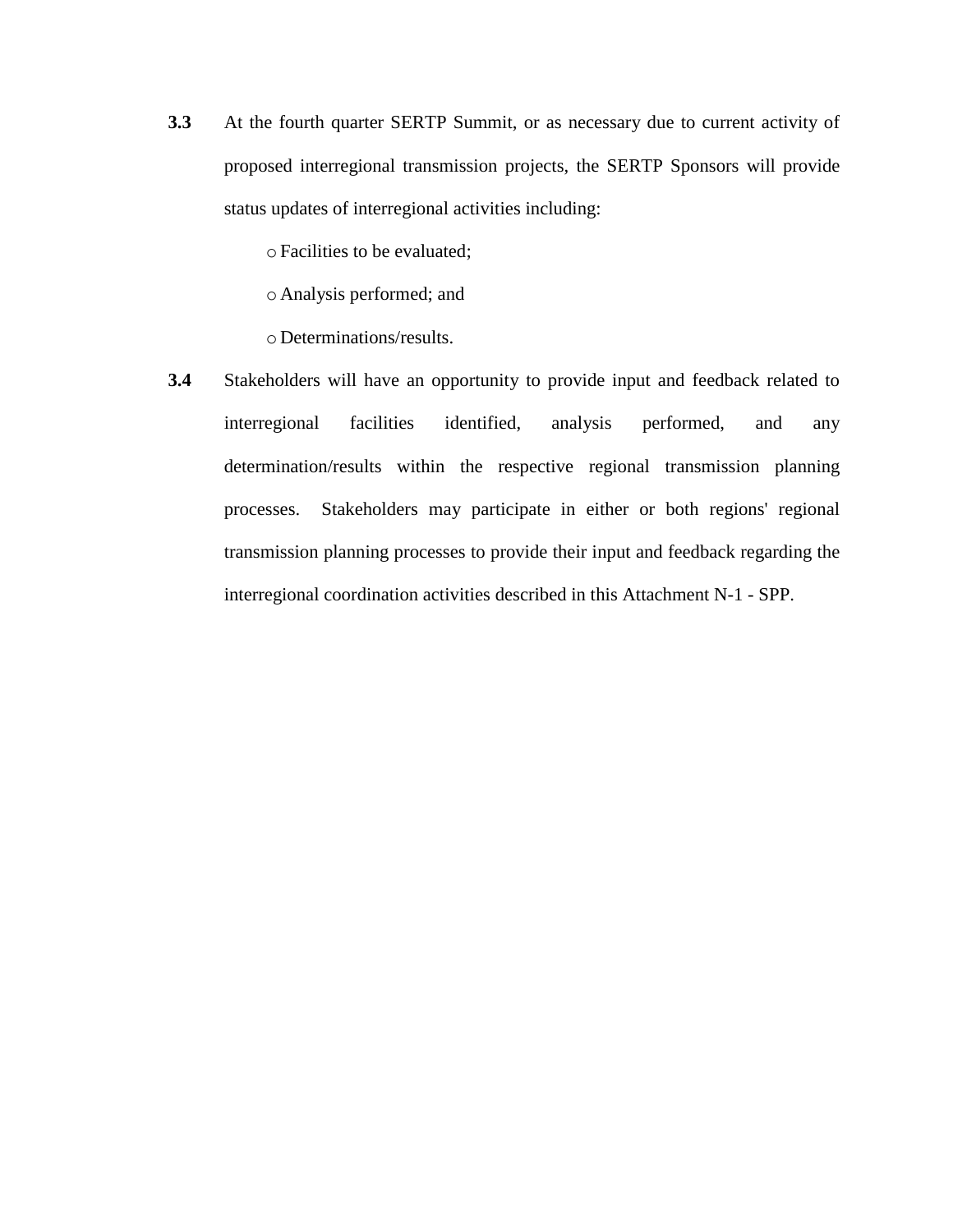### Kentucky Utilities Company and Louisville Gas and Electric Company

Appendix 10 to Attachment K

Interregional Transmission Coordination Between the SERTP and SPP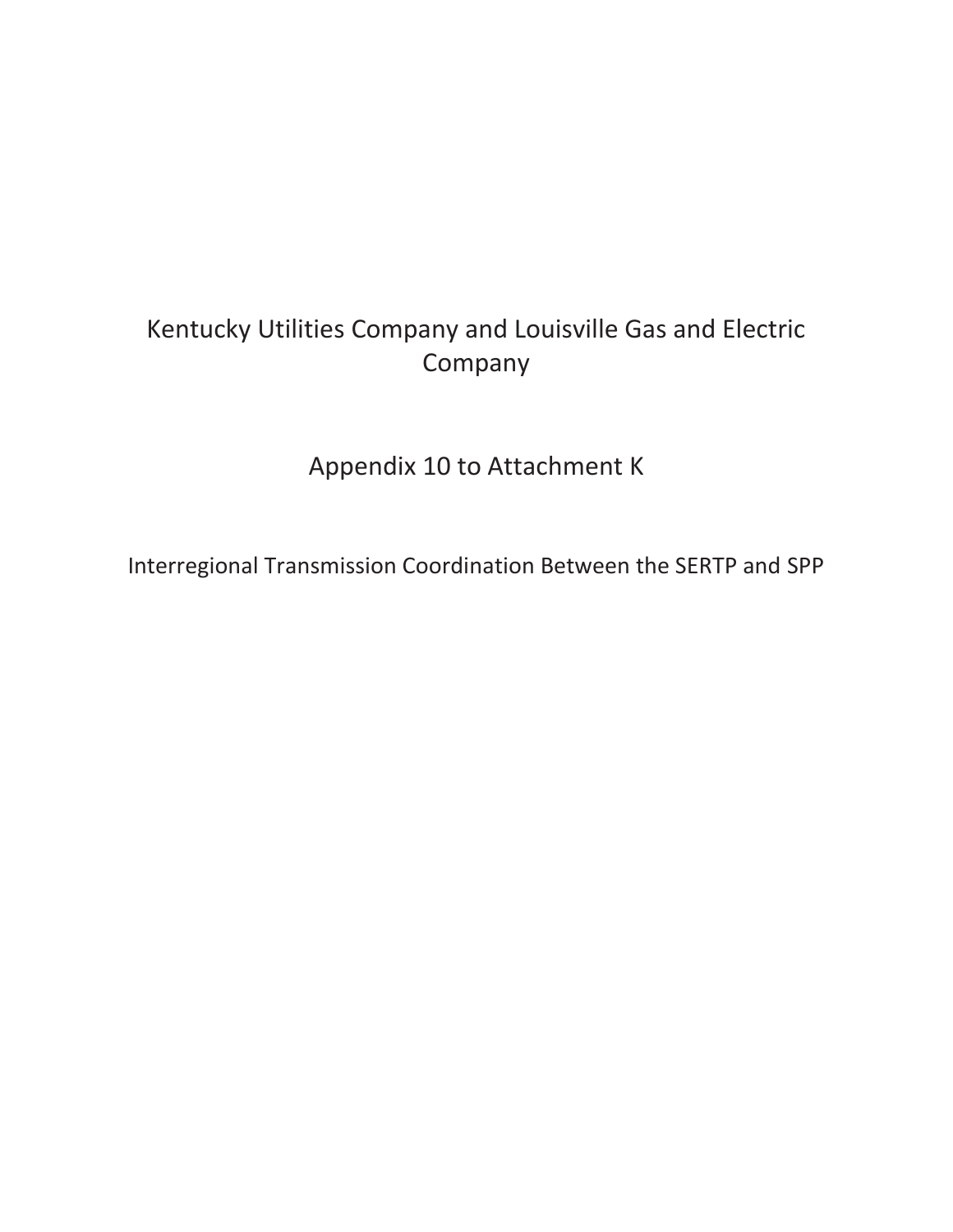#### **Appendix 10 to Attachment K**

#### **Interregional Transmission Coordination Between the SERTP and SPP**

The Transmission Owner, through its regional transmission planning process, coordinates with the public utility transmission providers in the Southwest Power Pool region ("SPP") to address transmission planning coordination issues related to interregional transmission facilities. The interregional transmission coordination procedures include a detailed description of the process for coordination between public utility transmission providers in the SERTP and SPP (i) with respect to an interregional transmission facility that is proposed to be located in both transmission planning regions and (ii) to identify possible interregional transmission facilities that could address transmission needs more efficiently or cost-effectively than transmission facilities included in the respective regional transmission plans. The interregional transmission coordination procedures are hereby provided in this Appendix 10 to Attachment K with additional materials provided on the Regional Planning website.

The Transmission Owner ensures that the following requirements are included in the interregional transmission coordination procedures described in this Appendix 10:

- (1) A commitment to coordinate and share the results of the SERTP and SPP regional transmission plans to identify possible interregional transmission projects that could address transmission needs more efficiently or cost-effectively than separate regional transmission facilities, as well as a procedure for doing so;
- (2) A formal procedure to identify and jointly evaluate transmission facilities that are proposed to be located in both transmission planning regions;
- (3) A duty to exchange, at least annually, planning data and information; and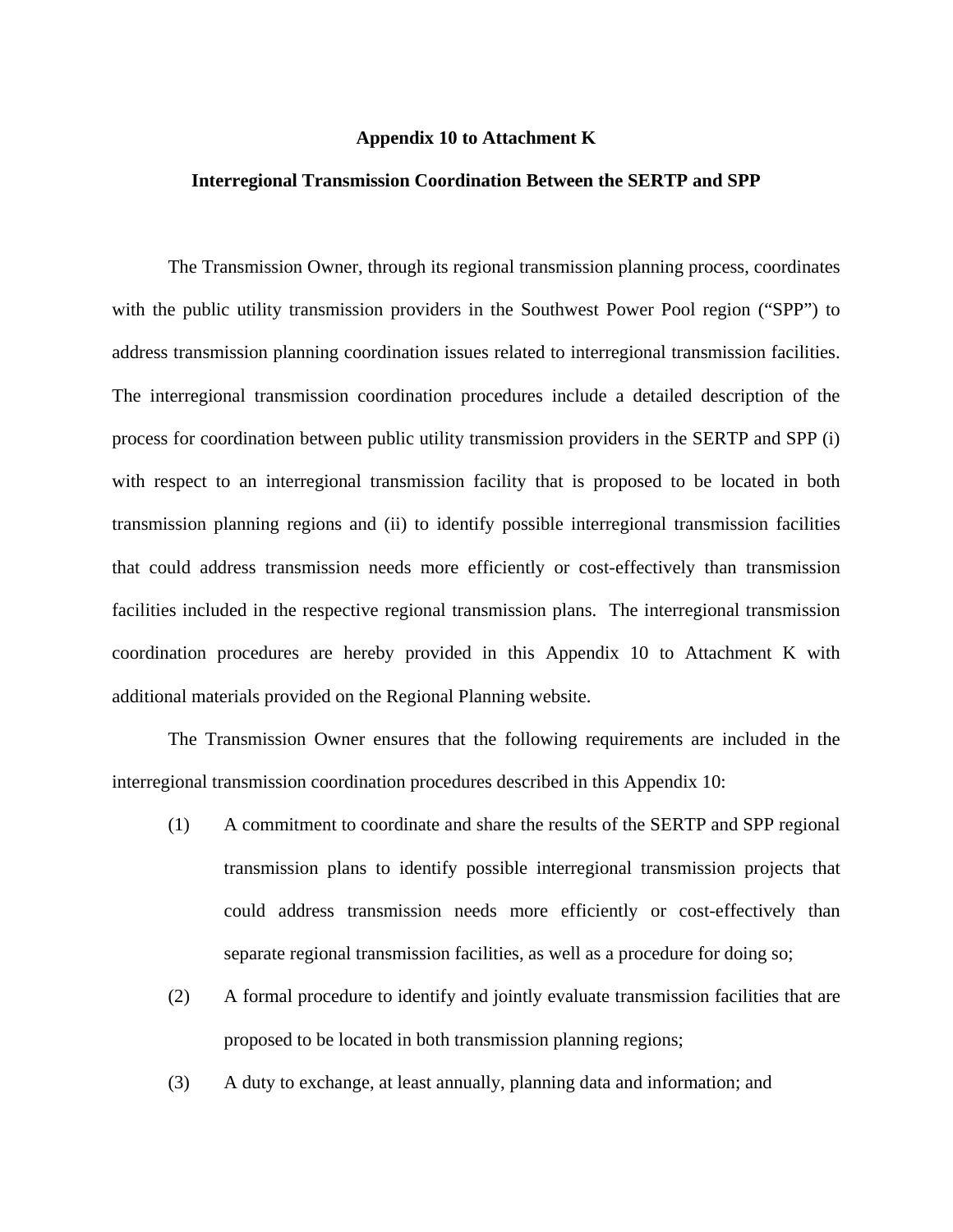(4) A commitment to maintain a website or e-mail list for the communication of information related to the coordinated planning process.

The Transmission Owner has worked with SPP to develop a mutually agreeable method for allocating between the two transmission planning regions the costs of new interregional transmission facilities that are located within both transmission planning regions. Such cost allocation method satisfies the six interregional cost allocation principles set forth in Order No. 1000 and are included in this Appendix 10.

For purposes of this Appendix 10, the SERTP's regional transmission planning process is the process described in Attachment K of this Tariff; SPP's regional transmission planning process is the process described in Section VIII of Attachment O of SPP's OATT. References to the respective regional transmission planning processes in this Appendix 10 are intended to identify the activities described in those tariff provisions. Unless noted otherwise, Section references in this Appendix 10 refer to Sections within this Appendix 10.

#### **INTERREGIONAL TRANSMISSION PLANNING**

#### **1. Coordination**

**1.1 Annual Coordination:** Representatives of the SERTP and SPP will meet no less than once per year to facilitate the interregional coordination procedures described below (as applicable). Representatives of the SERTP and SPP may meet more frequently to coordinate the evaluation of interregional transmission project(s).

#### **1.2 Data Exchange**

**1.2.1 Annual Data Exchange:** At least annually, the Transmission Owner and SPP shall exchange power-flow models and associated data used in the regional transmission planning processes to develop their respective then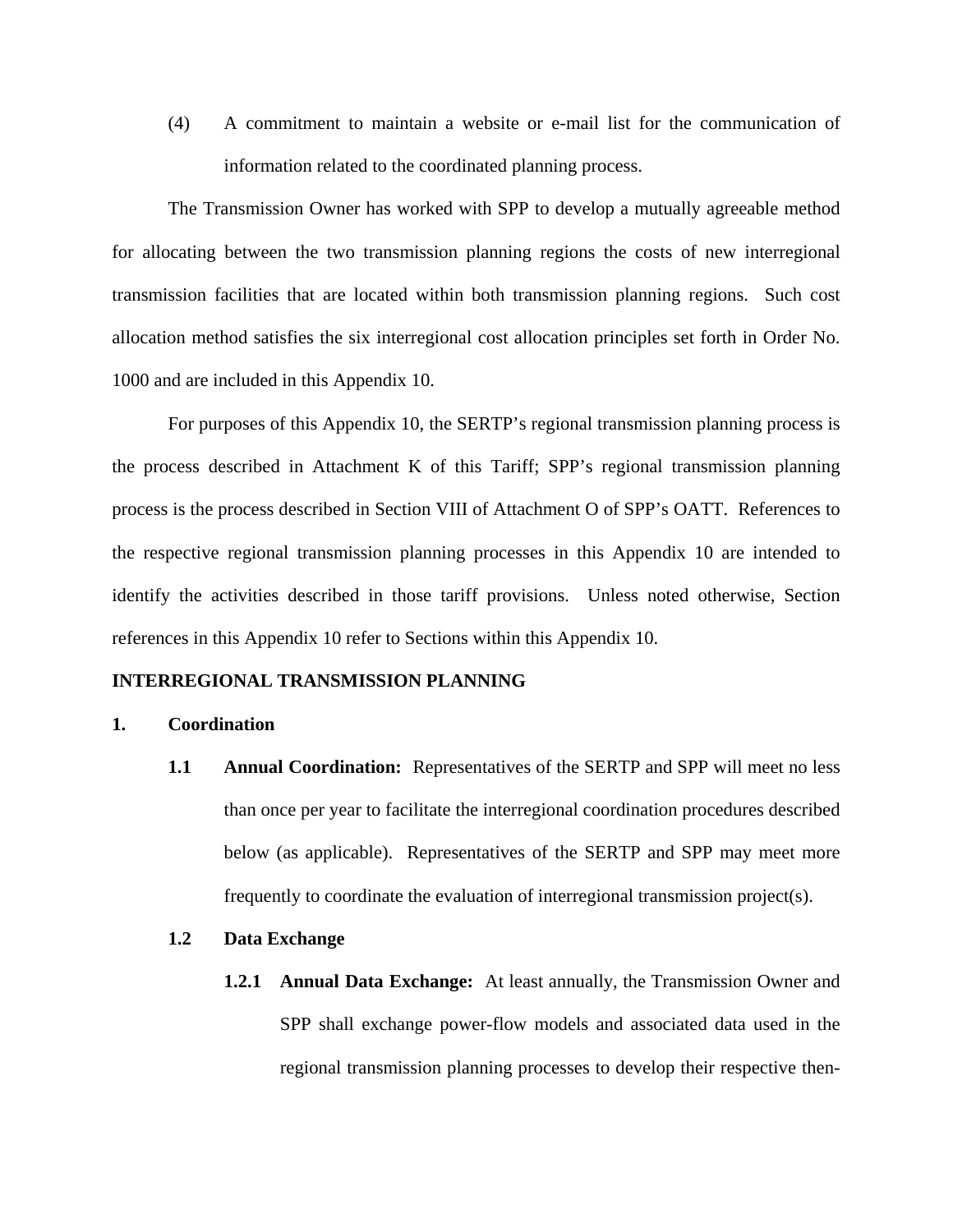current regional transmission plan(s). The Transmission Owner shall designate a representative for its region and SPP shall designate a representative for the SPP region to facilitate the annual data exchange. The data exchange will occur when such data is available in each of the regional transmission planning processes, typically during the first calendar quarter. Additional transmission-based models and data used in the development of the respective regional transmission plans will be exchanged between the Transmission Owner and SPP if requested. Data exchanged between the Transmission Owner and SPP under this Section 1.2.1 shall be posted on the pertinent regional transmission planning websites consistent with the posting requirements of the respective regional transmission planning processes and is generally considered CEII.

- **1.2.2 Exchange of Regional Transmission Plans:** The Transmission Owner's regional transmission plan(s) will be posted on the Regional Planning website pursuant to the Transmission Owner's regional transmission planning process. The Transmission Owner will also notify the SPP representative of such posting so it may retrieve the transmission plan(s). SPP will exchange the then-current SPP regional transmission plan(s) in a similar manner according to its regional transmission planning process.
- **1.2.3 Confidentiality:** Any CEII and Confidential Non-CEII data exchanged pursuant to this Appendix 10 shall be subject to appropriate CEII and Confidential Non-CEII treatment.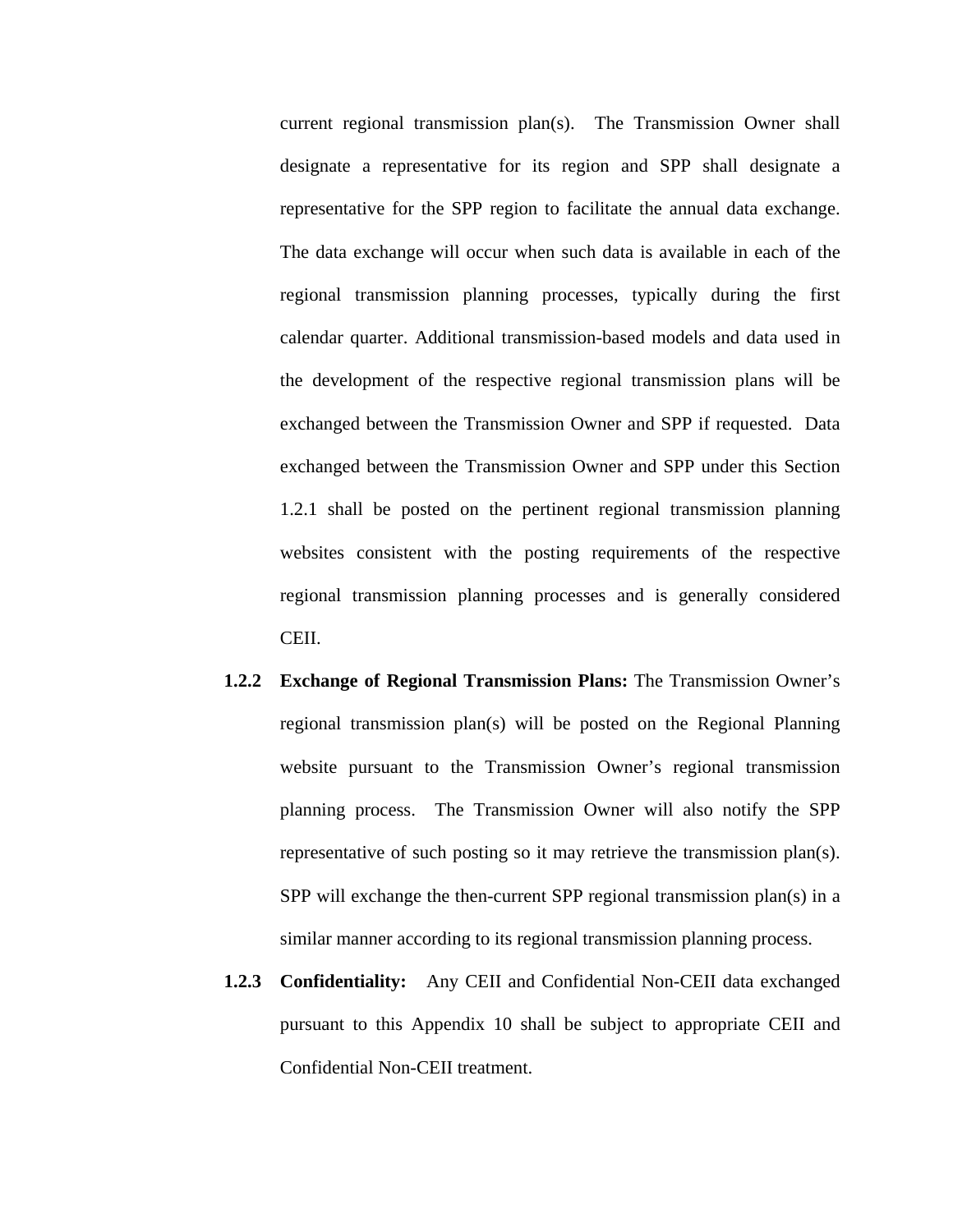#### **1.3. Joint Evaluation**

- **1.3.1 Identification of Interregional Transmission Projects:** At least biennially, the Transmission Owner will review the then-current regional transmission plan of SPP and SPP will review the Transmission Owner's then-current regional transmission plan. Such plans include the transmission needs of each region as prescribed by each region's planning process. This review shall occur on a mutually agreeable schedule, taking into account each region's regional transmission planning processes timetable. If through this review, the Transmission Owner and SPP identify a potential interregional transmission project that could be more efficient or cost effective than transmission projects included in the respective regional transmission plans, the Transmission Owner and SPP will jointly evaluate the potential transmission project pursuant to Section 1.3.4.
- **1.3.2 Identification of Interregional Transmission Projects by Stakeholders:**  Stakeholders may also propose transmission projects that may be more efficient or cost-effective than transmission projects included in the Transmission Owner's and/or SPP's regional transmission plans pursuant to the procedures in each region's regional transmission planning processes. The Transmission Owner and SPP will evaluate interregional transmission projects proposed by stakeholders pursuant to Section 1.3.4.
- **1.3.3 Identification of Interregional Transmission Projects by Developers:**  Interregional transmission projects proposed for purposes of potential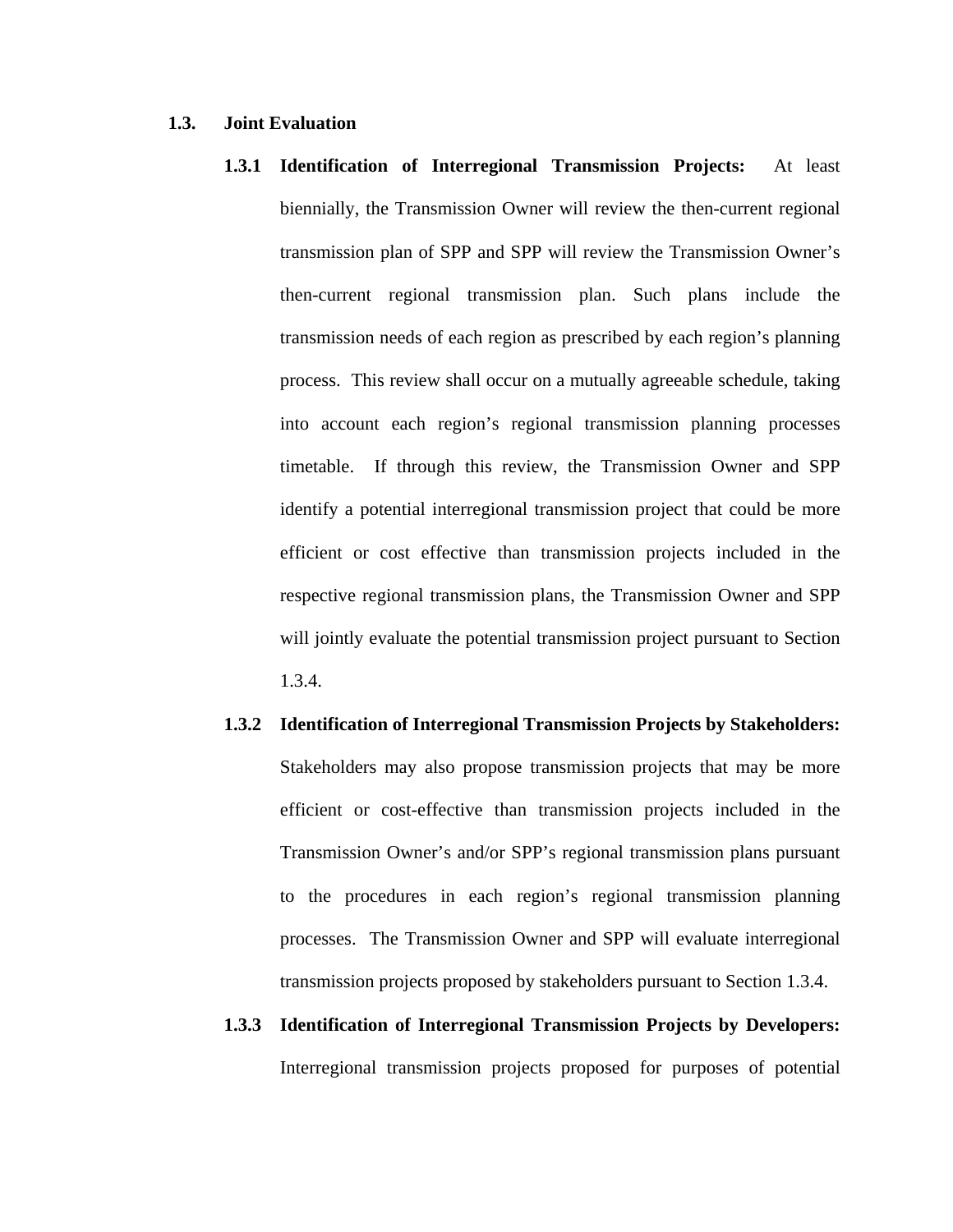interregional cost allocation must be submitted in both the SERTP and SPP regional transmission planning processes and satisfy the requirements of Section 2.1. The submittal must identify the potential transmission project as interregional in scope and identify that such project will interconnect between the SERTP and SPP regions. The Transmission Owner will verify whether the submittal for the potential interregional transmission project satisfies all applicable requirements. Upon finding that the proposed interregional transmission project satisfies all such applicable requirements, the Transmission Owner will notify SPP. Once the potential interregional transmission project has been proposed through the regional transmission planning processes in both regions, and upon both regions so notifying one another that the project is eligible for consideration pursuant to their respective regional transmission planning processes, the Transmission Owner and SPP will jointly evaluate the proposed interregional transmission projects pursuant to Sections 1.3.4.

#### **1.3.4 Evaluation of Interregional Transmission Projects:**

**1.3.4.1 Joint Evaluation of Interregional Transmission Projects:** The Transmission Owner and SPP shall act through their respective regional transmission planning processes to evaluate potential interregional transmission projects and to determine whether the inclusion of any potential interregional transmission projects in each region's regional transmission plan would be more efficient or cost-effective than transmission projects included in the respective then-current regional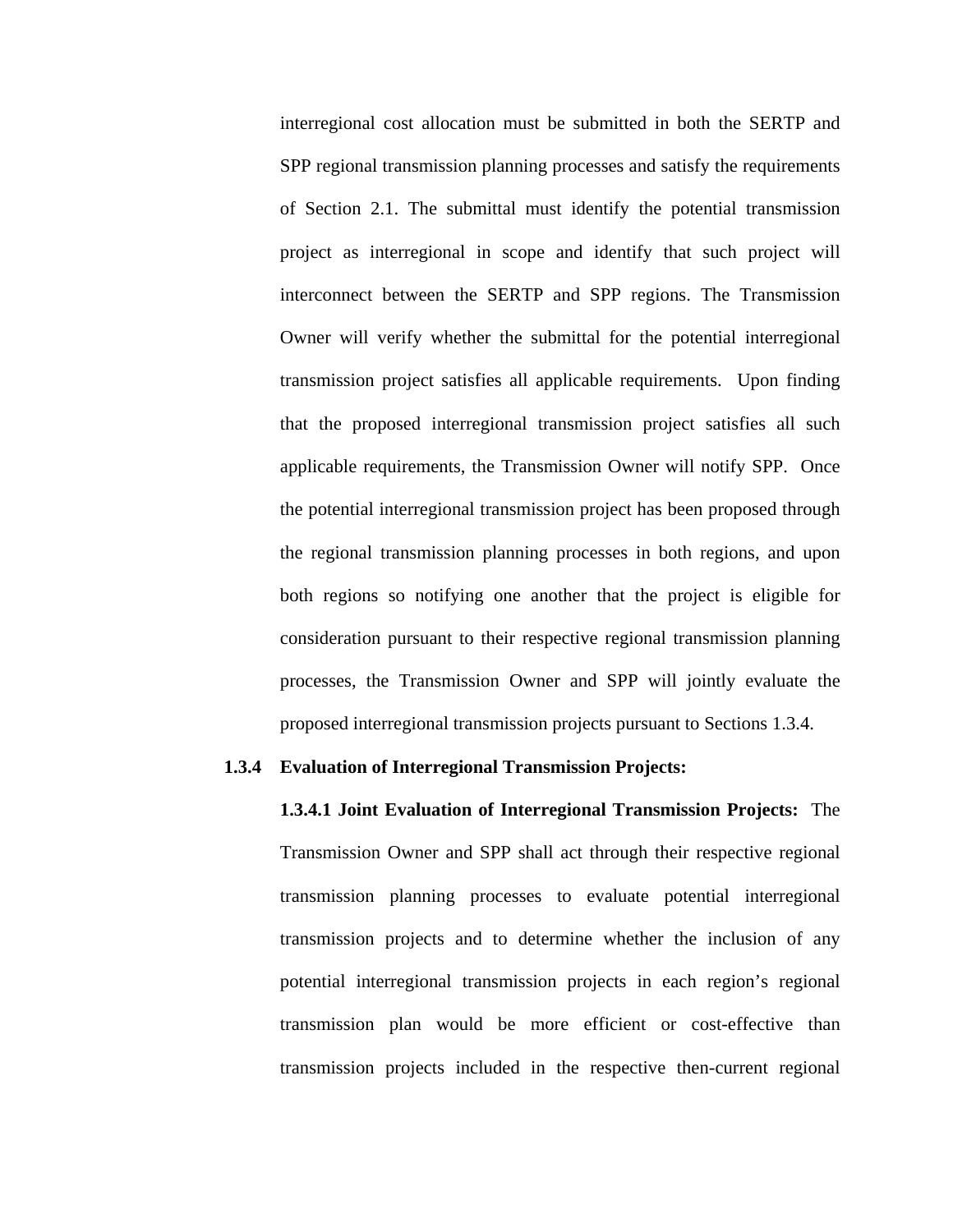transmission plans. Initial coordination activities to facilitate such analysis will typically begin during the third calendar quarter. Such analysis shall be consistent with accepted planning practices of the respective regions and the methods utilized to produce each region's respective regional transmission plan(s). The Transmission Owner will evaluate potential interregional transmission projects consistent with Section 3 and Section 21 of Attachment K. To the extent possible, and as needed, information will be coordinated between the Transmission Owner and SPP, including, but not limited to:

- o Planning horizons;
- o Expected timelines/milestones associated with the joint evaluation;
- o Study assumptions and data;
- o Models; and
- o Criteria.

The Transmission Owner and SPP will exchange status updates for new interregional transmission project proposals or proposals currently under consideration as needed. These status updates will generally include, if applicable: (i) an update of the region's evaluation of the proposal; (ii) the anticipated timeline for future assessments; and (iii) reevaluations related to the proposal.

## **1.3.4.2 Determination of Regional Benefit(s) for Interregional Cost Allocation Purposes:** The Transmission Owner and SPP shall evaluate the proposed interregional transmission project that meets the criteria of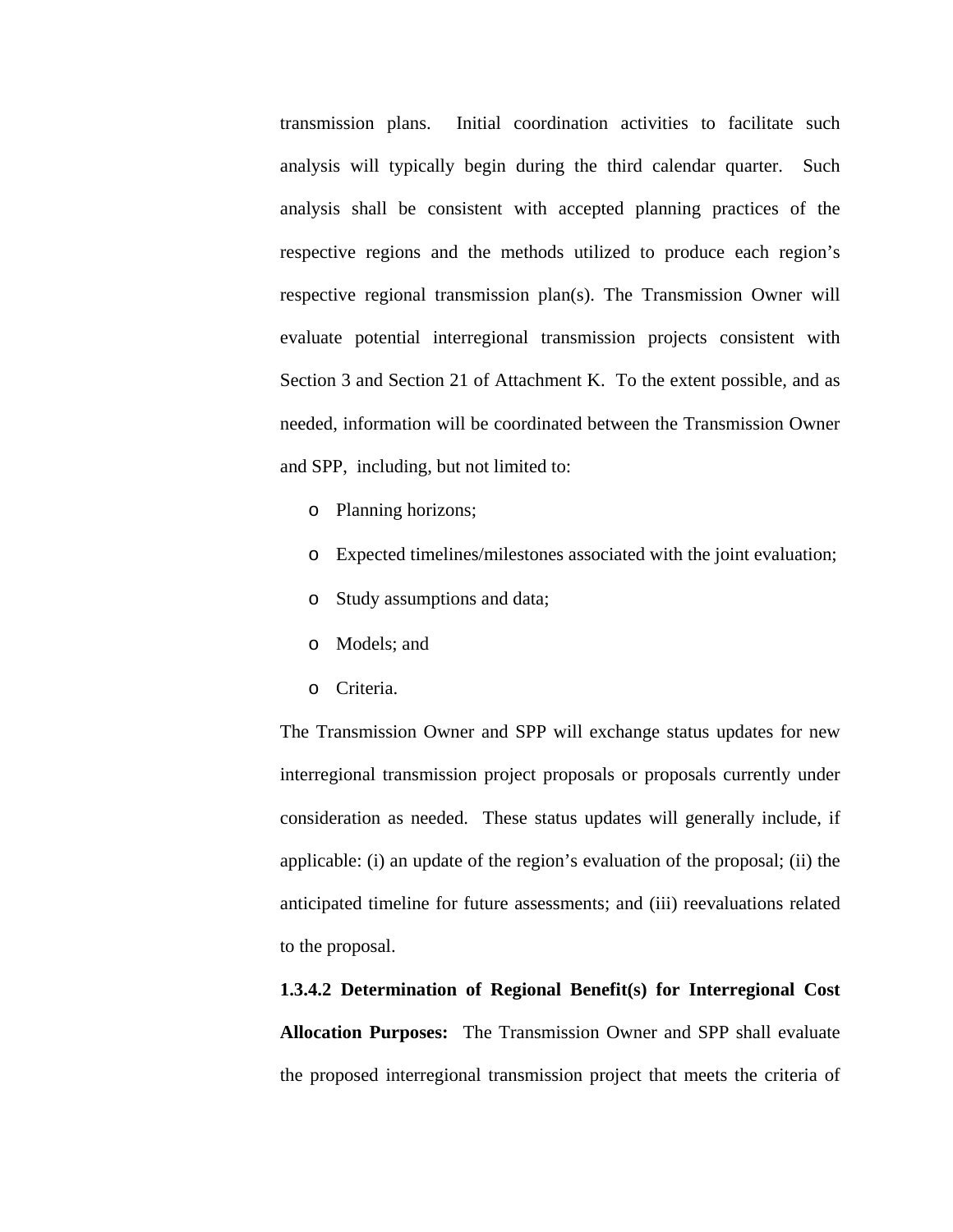Section 2 for interregional cost allocation within the respective regions as follows:

- A. Each region, acting through its regional transmission planning process, will evaluate proposals to determine whether the proposed interregional transmission project(s) provides Regional Benefits to its respective region. For purposes of this Appendix 10, "Regional Benefit" shall mean the calculation described in Section 1.3.4.2.B.
- B. Based upon the evaluation made pursuant to 1.3.4.2.A, each region will quantify a Regional Benefit based upon (i) for the Transmission Owner, the Transmission Owner shall calculate the total avoided costs of transmission projects included in the thencurrent regional transmission plan that would be displaced if the proposed interregional transmission project was included; and (ii) for SPP, SPP shall calculate the total avoided costs of regional transmission projects that would be displaced if the proposed interregional transmission project was included.
- C. Updated Regional Benefits calculations will be exchanged in a similar manner to the status updates described in Section 1.3.4.1.

In any regional benefit to cost ("BTC") ratio calculation(s) performed pursuant to the respective regional transmission planning processes, the anticipated allocation of costs of the interregional transmission project to each region shall be based upon the ratio of the region's Regional Benefit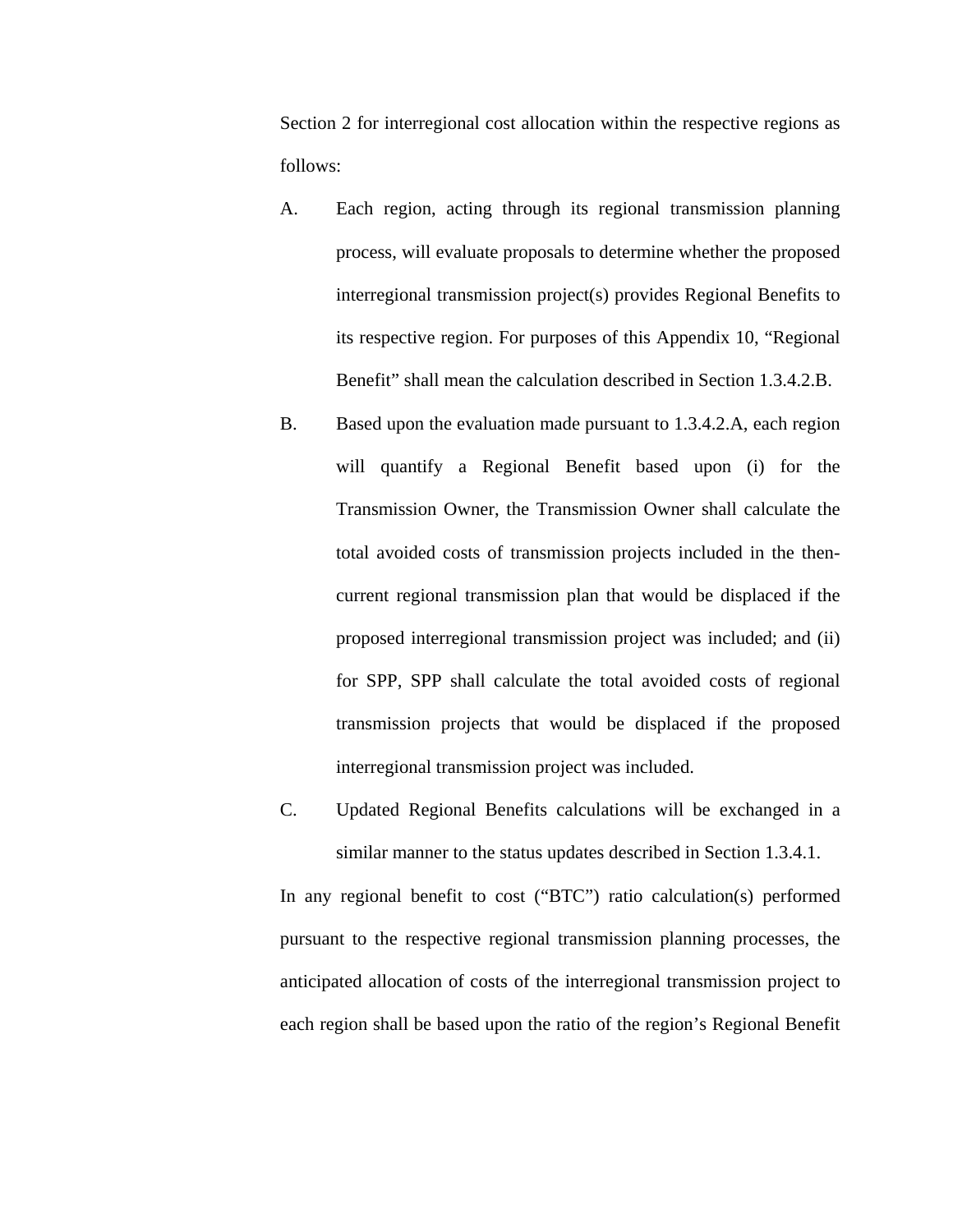to the sum of the Regional Benefits identified for both the SERTP and SPP.

#### **2. Cost Allocation**

- **2.1 Interregional Transmission Projects Proposed for Interregional Cost Allocation Purposes:** For a transmission project to be considered for purposes of interregional cost allocation between the SERTP and SPP, the following criteria must be met:
	- A. The transmission project must interconnect to transmission facilities in both the SERTP and SPP regions and must meet the qualification criteria for transmission projects potentially eligible to be included in the regional transmission plans for purposes of regional cost allocation in accordance with the respective regional transmission planning processes of both the SERTP and SPP. The facilities to which the project is proposed to interconnect may be either existing facilities or transmission projects included in the regional transmission plan that are currently under development;
	- B. The transmission project must be proposed in the SERTP and SPP regional planning processes for purposes of cost allocation, as well as any other regions to which the proposed transmission project would interconnect, in accordance with the procedures of the applicable regional transmission planning processes. If the proposed transmission project is being proposed by a transmission developer, the transmission developer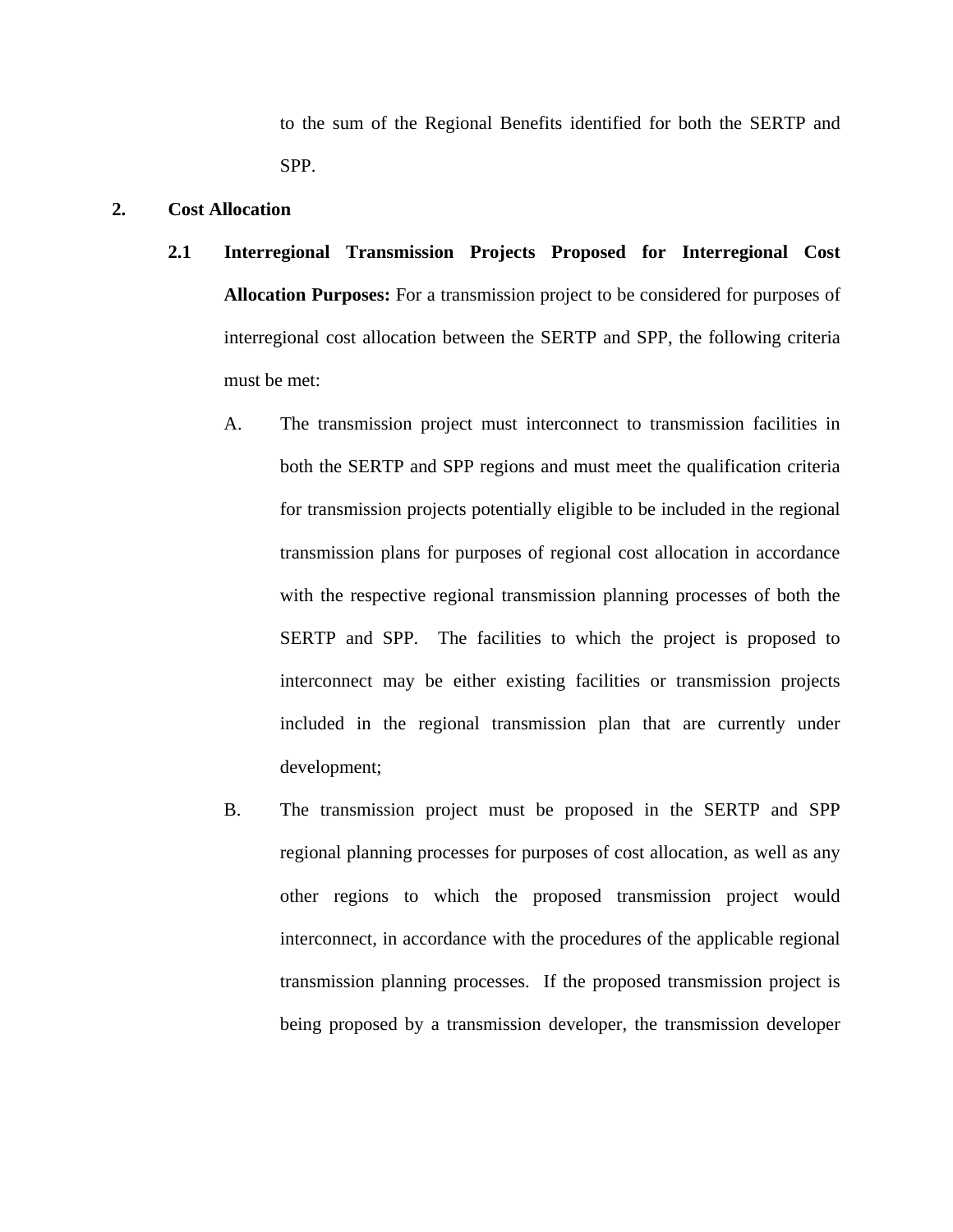must also satisfy all qualification criteria specified in the respective regional transmission planning processes, as applicable.

- **2.2 Inclusion in Regional Transmission Plans for Purposes of Cost Allocation:**  An interregional transmission project proposed for interregional cost allocation purposes in each region will be included in the respective regional transmission plans for purposes of cost allocation after each region has performed all evaluations and the transmission project has obtained all approvals, as prescribed in the respective regional transmission planning processes, necessary for it to be included in each regional transmission plan for purposes of cost allocation.
- **2.3 Allocation of Costs Between the SERTP and SPP:** The cost of an interregional transmission project selected for purposes of cost allocation in the regional transmission plans of both the SERTP and SPP will be allocated between the regions as follows:
	- A. Each region will be allocated a portion of the interregional transmission project's costs in proportion to such region's Regional Benefit to the sum of the Regional Benefits identified for both the SERTP and SPP.
		- o The Regional Benefits used for this determination shall be based upon the last Regional Benefit calculation performed - pursuant to the method described in Section 1.3.4.2 - before each region included the transmission project in its regional transmission plan for purposes of cost allocation and as approved by each region.
		- o Should one region be willing to bear more costs of the interregional transmission project than the costs identified pursuant to the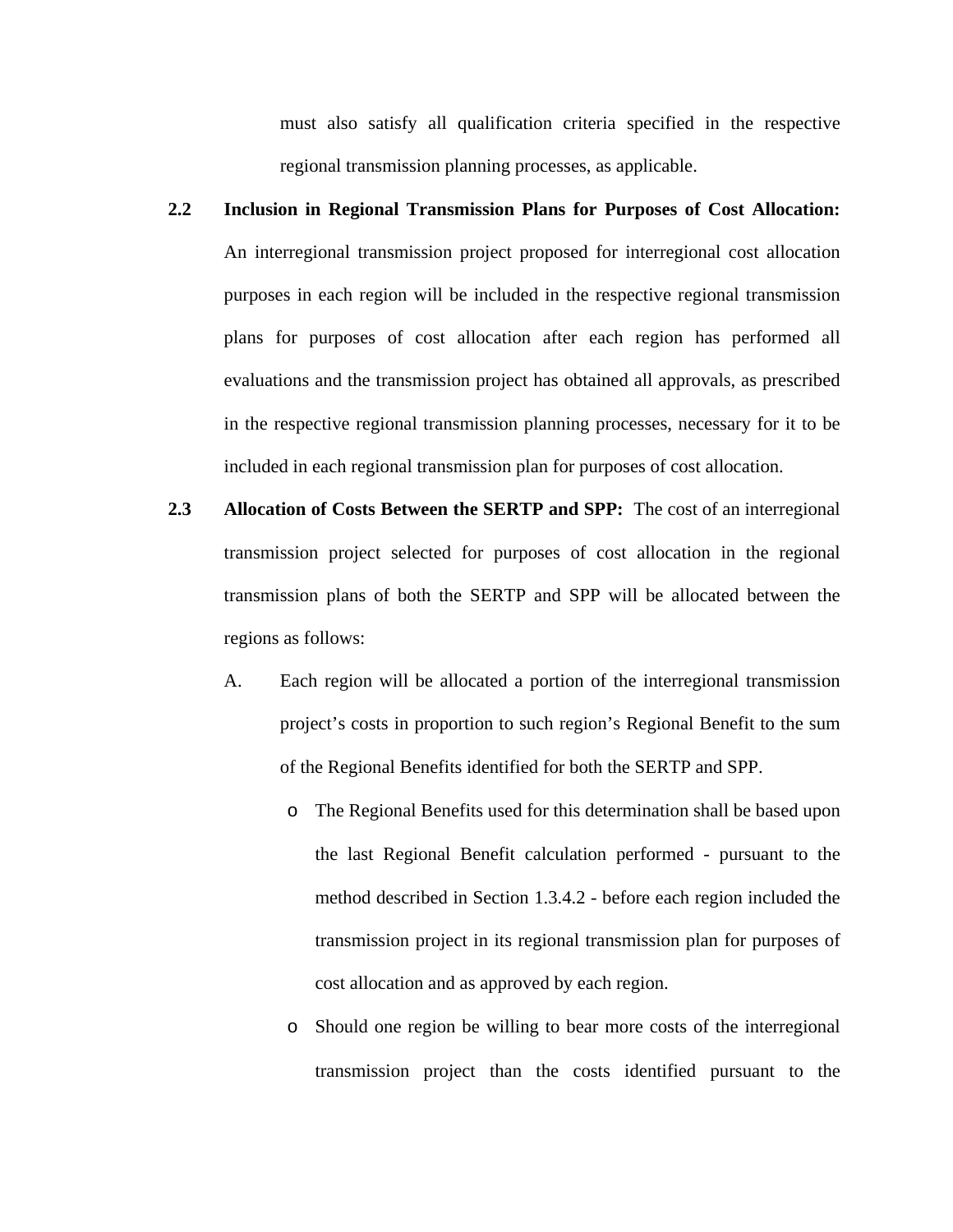methodology described in this Section 2.3.A, the regions may voluntarily agree, subject to applicable regional approvals, to an alternative cost sharing arrangement.

- **2.4 Milestones of Required Steps Necessary to Maintain Status as Being Selected for Interregional Cost Allocation Purposes:** Once selected in the respective regional transmission plans for purposes of cost allocation, the SERTP Sponsor(s) that will be allocated costs of the transmission project and SPP (*collectively* "beneficiaries") and the transmission developer must mutually agree upon an acceptable development schedule including milestones by which the necessary steps to develop and construct the transmission project must occur. These milestones may include (to the extent not already accomplished) obtaining all necessary rights-of-way and requisite environmental, state, and other governmental approvals and executing a mutually-agreed upon contract(s) between the transmission developer and the beneficiaries. If the specified milestones are not met, then the Transmission Owner may remove the transmission project from the selected category in the regional transmission plan for purposes of cost allocation.
- **2.5 Interregional Project Contractual Arrangements:** The contracts referenced in Section 2.4 will address terms and conditions associated with the development of the proposed transmission project included in the regional transmission plans for purposes of cost allocation, including but not limited to: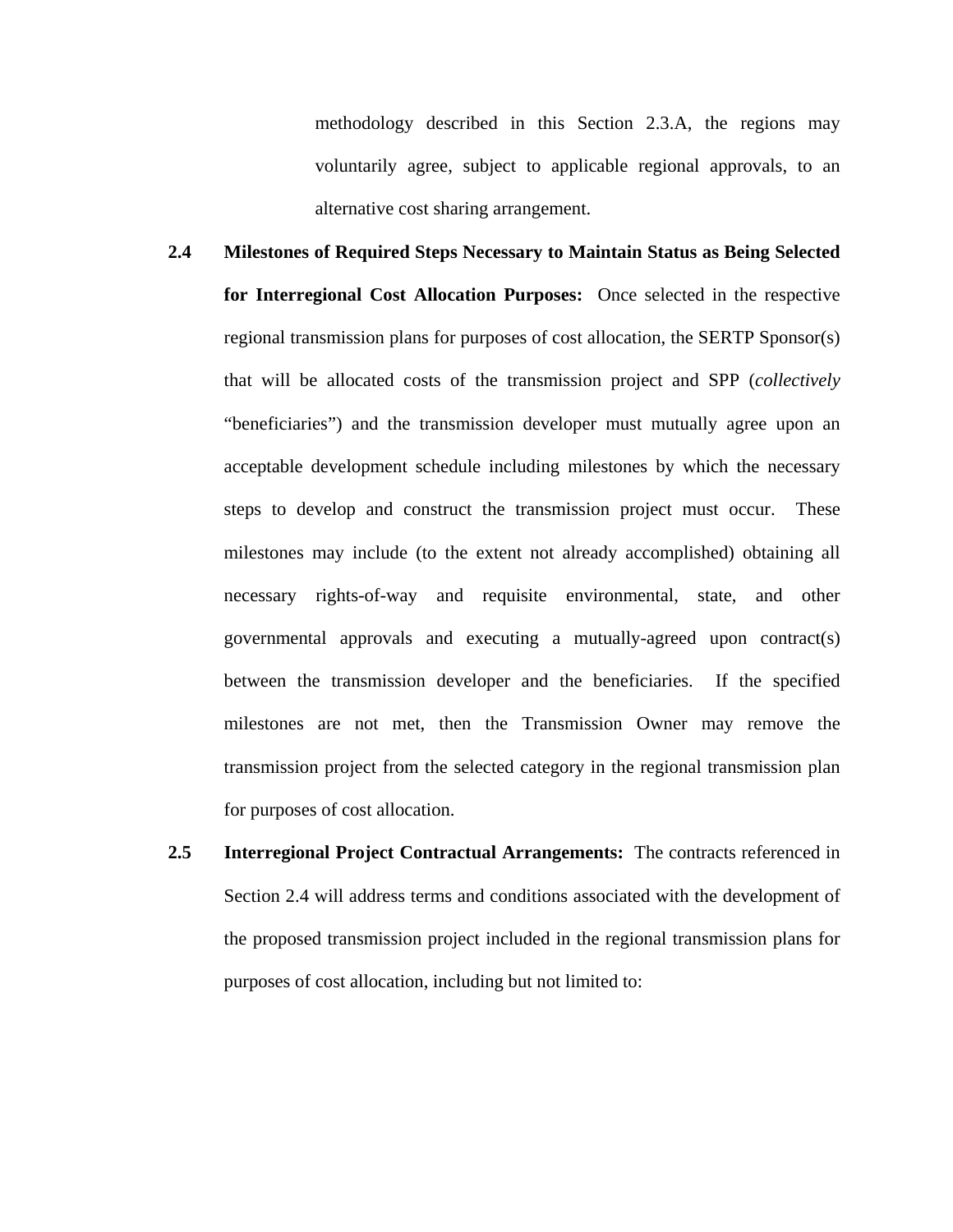- a) Engineering, procurement, construction, maintenance, and operation of the proposed transmission project, including coordination responsibilities of the parties;
- b) Emergency restoration and repair;
- c) The specific financial terms/specific total amounts to be charged by the transmission developer of the transmission project to each beneficiary, as agreed to by the parties;
- d) Creditworthiness/project security requirements;
- e) Milestone reporting, including schedule of projected expenditures;
- f) Reevaluation of the transmission project; and
- g) Non-performance or abandonment.

#### **2.6 Removal from Regional Transmission Plans for Purposes of Cost Allocation:**

An interregional transmission project may be removed from the Transmission Owner's or SPP's regional transmission plan for purposes of cost allocation (1) if the project is removed from either regions' regional transmission plans pursuant to the requirements of its regional transmission planning process or (2) if the developer fails to meet the developmental milestones established pursuant to Section 2.4.

**2.6.1:** The Transmission Owner and/or SPP will notify the other party if an interregional transmission project or a portion thereof is likely to be removed from its regional transmission plan.

#### **3. Transparency**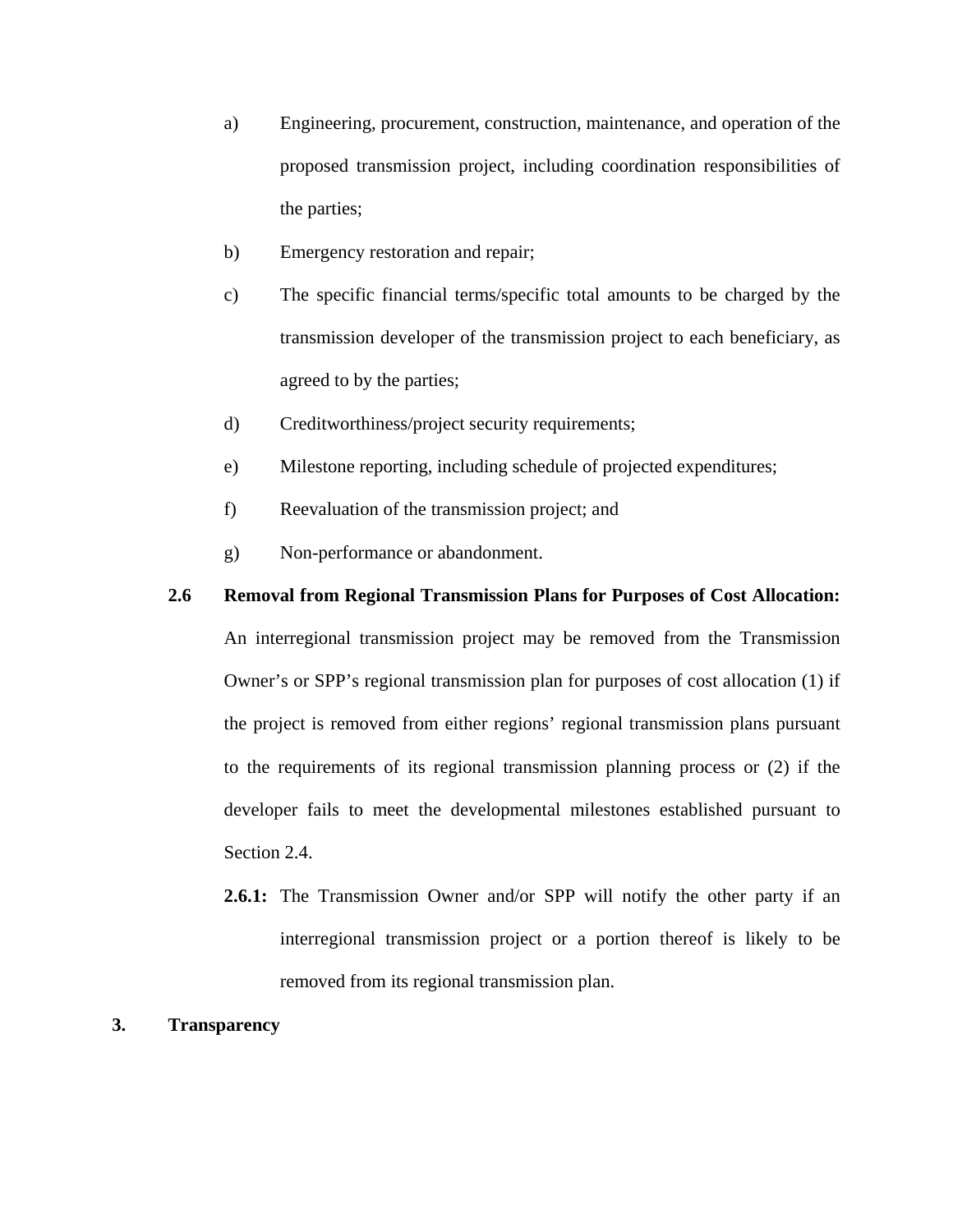- **3.1** The Transmission Owner and SPP shall host their respective regional websites for communication of information related to coordinated interregional transmission planning procedures. The regions shall coordinate on the documents and information that is posted on their respective websites to ensure consistency of information. Each regional website shall contain, at a minimum, the following information:
	- i. Link to this Appendix 10;
	- ii. Information related to joint meetings, such as links to materials for joint meetings;
	- iii. Documents relating to joint evaluations; and
	- iv. Procedures for coordination and joint evaluation.
- **3.2** Access to the data utilized will be made available through the pertinent regional planning websites subject to the requirements in Section 1.2.3. The Transmission Owner will make available, on the Regional Planning website, links to where stakeholders can register (if applicable/available) for SPP stakeholder committees and distribution lists.
- **3.3** At the fourth quarter SERTP Summit, or as necessary due to current activity of proposed interregional transmission projects, the SERTP Sponsors will provide status updates of interregional activities including:
	- o Facilities to be evaluated;
	- o Analysis performed; and
	- o Determinations/results.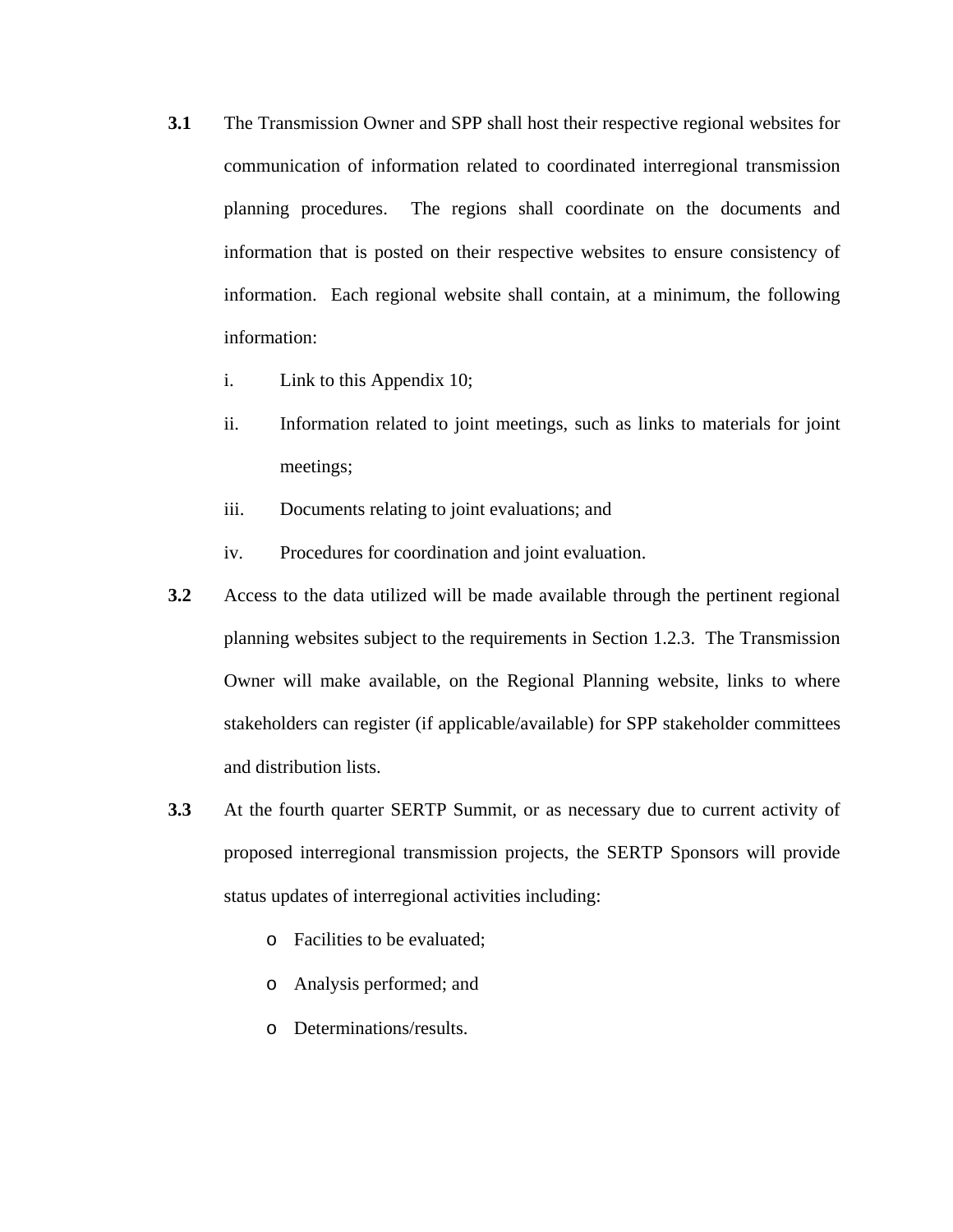**3.4** Stakeholders will have an opportunity to provide input and feedback related to interregional facilities identified, analysis performed, and any determination/results within the respective regional transmission planning processes. Stakeholders may participate in either or both regions' regional transmission planning processes to provide their input and feedback regarding the interregional coordination activities described in this Appendix 10.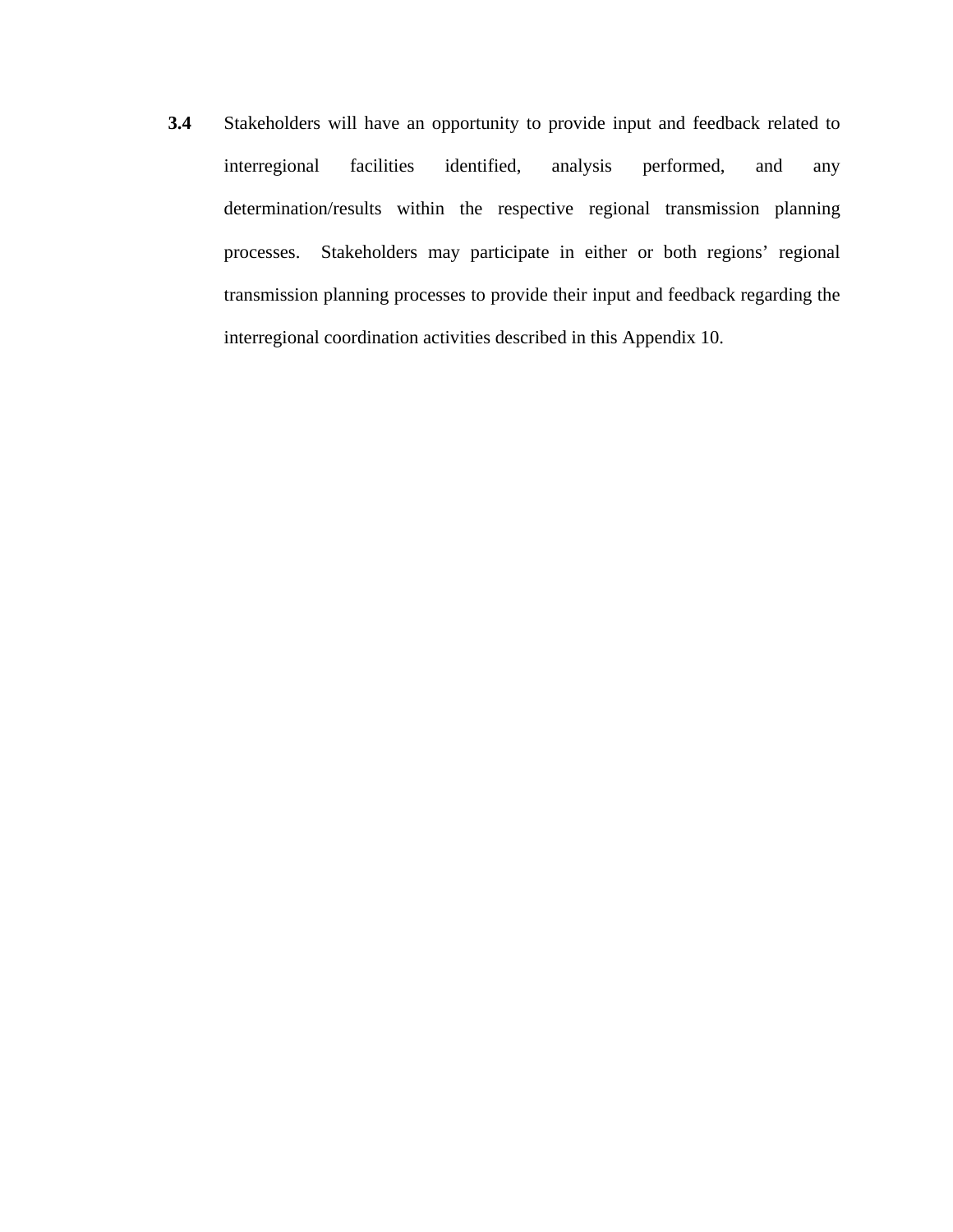## Southern Company Services, Inc.

### Exhibit K-8

Interregional Transmission Coordination Between the SERTP and SPP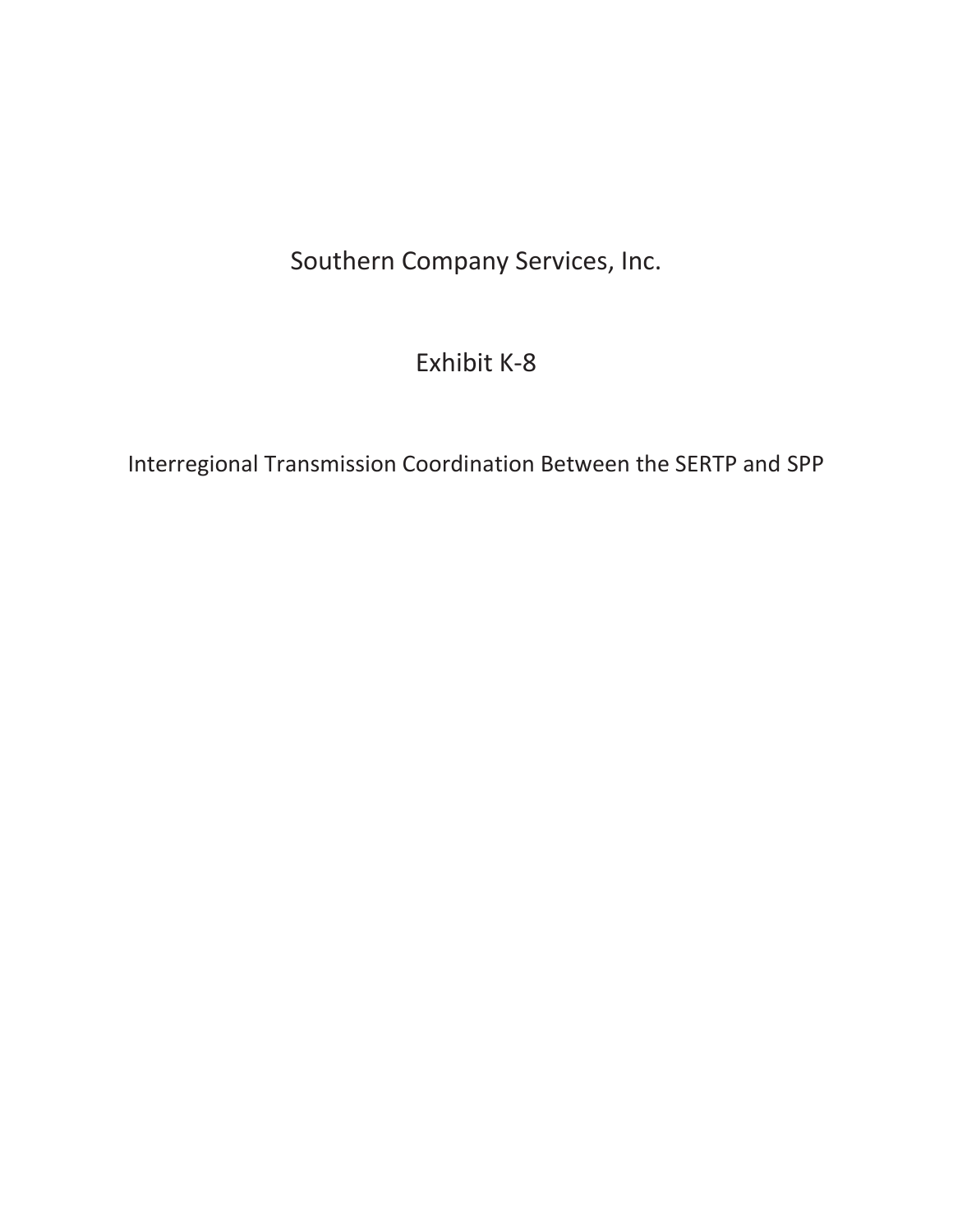#### **EXHIBIT K-8**

#### **Interregional Transmission Coordination Between the SERTP and SPP**

The Transmission Provider, through its regional transmission planning process, coordinates with the public utility transmission providers in the Southwest Power Pool region ("SPP") to address transmission planning coordination issues related to interregional transmission facilities. The interregional transmission coordination procedures include a detailed description of the process for coordination between public utility transmission providers in the SERTP and SPP (i) with respect to an interregional transmission facility that is proposed to be located in both transmission planning regions and (ii) to identify possible interregional transmission facilities that could address transmission needs more efficiently or cost-effectively than transmission facilities included in the respective regional transmission plans. The interregional transmission coordination procedures are hereby provided in this Exhibit K-8 with additional materials provided on the Regional Planning website.

The Transmission Provider ensures that the following requirements are included in the interregional transmission coordination procedures described in this Exhibit K-8:

- (1) A commitment to coordinate and share the results of the SERTP and SPP regional transmission plans to identify possible interregional transmission projects that could address transmission needs more efficiently or cost-effectively than separate regional transmission facilities, as well as a procedure for doing so;
- (2) A formal procedure to identify and jointly evaluate transmission facilities that are proposed to be located in both transmission planning regions;
- (3) A duty to exchange, at least annually, planning data and information; and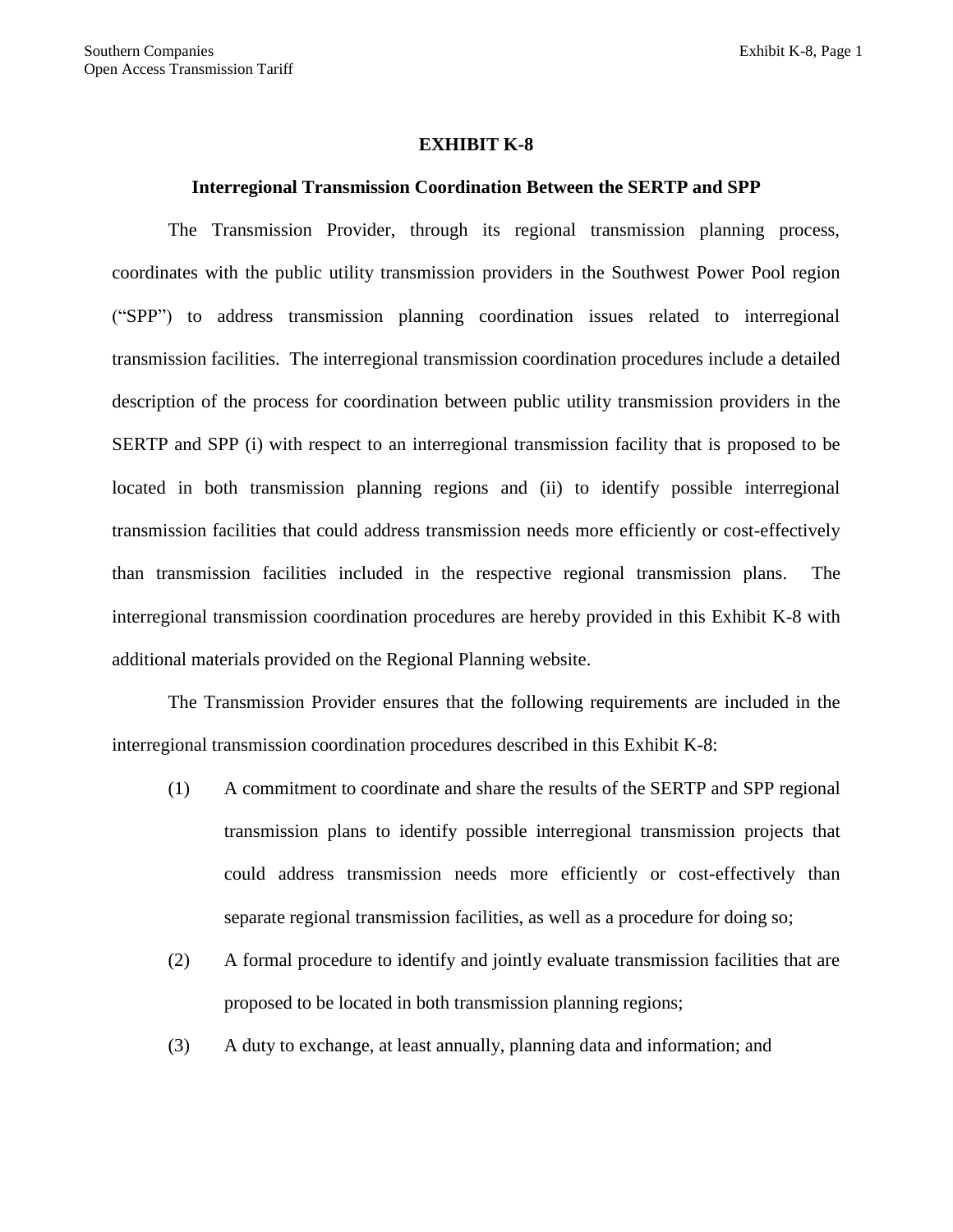(4) A commitment to maintain a website or e-mail list for the communication of information related to the coordinated planning process.

The Transmission Provider has worked with SPP to develop a mutually agreeable method for allocating between the two transmission planning regions the costs of new interregional transmission facilities that are located within both transmission planning regions. Such cost allocation method satisfies the six interregional cost allocation principles set forth in Order No. 1000 and are included in this Exhibit K-8.

For purposes of this Exhibit K-8, the SERTP's regional transmission planning process is the process described in Attachment K of this Tariff; SPP's regional transmission planning process is the process described in Section VIII of Attachment O of SPP's OATT. References to the respective regional transmission planning processes in this Exhibit K-8 are intended to identify the activities described in those tariff provisions. Unless noted otherwise, Section references in this Exhibit K-8 refer to Sections within this Exhibit K-8.

#### **INTERREGIONAL TRANSMISSION PLANNING**

#### **1. Coordination**

**1.1 Annual Coordination:** Representatives of the SERTP and SPP will meet no less than once per year to facilitate the interregional coordination procedures described below (as applicable). Representatives of the SERTP and SPP may meet more frequently to coordinate the evaluation of interregional transmission project(s).

#### **1.2 Data Exchange**

**1.2.1 Annual Data Exchange:** At least annually, the Transmission Provider and SPP shall exchange power-flow models and associated data used in the regional transmission planning processes to develop their respective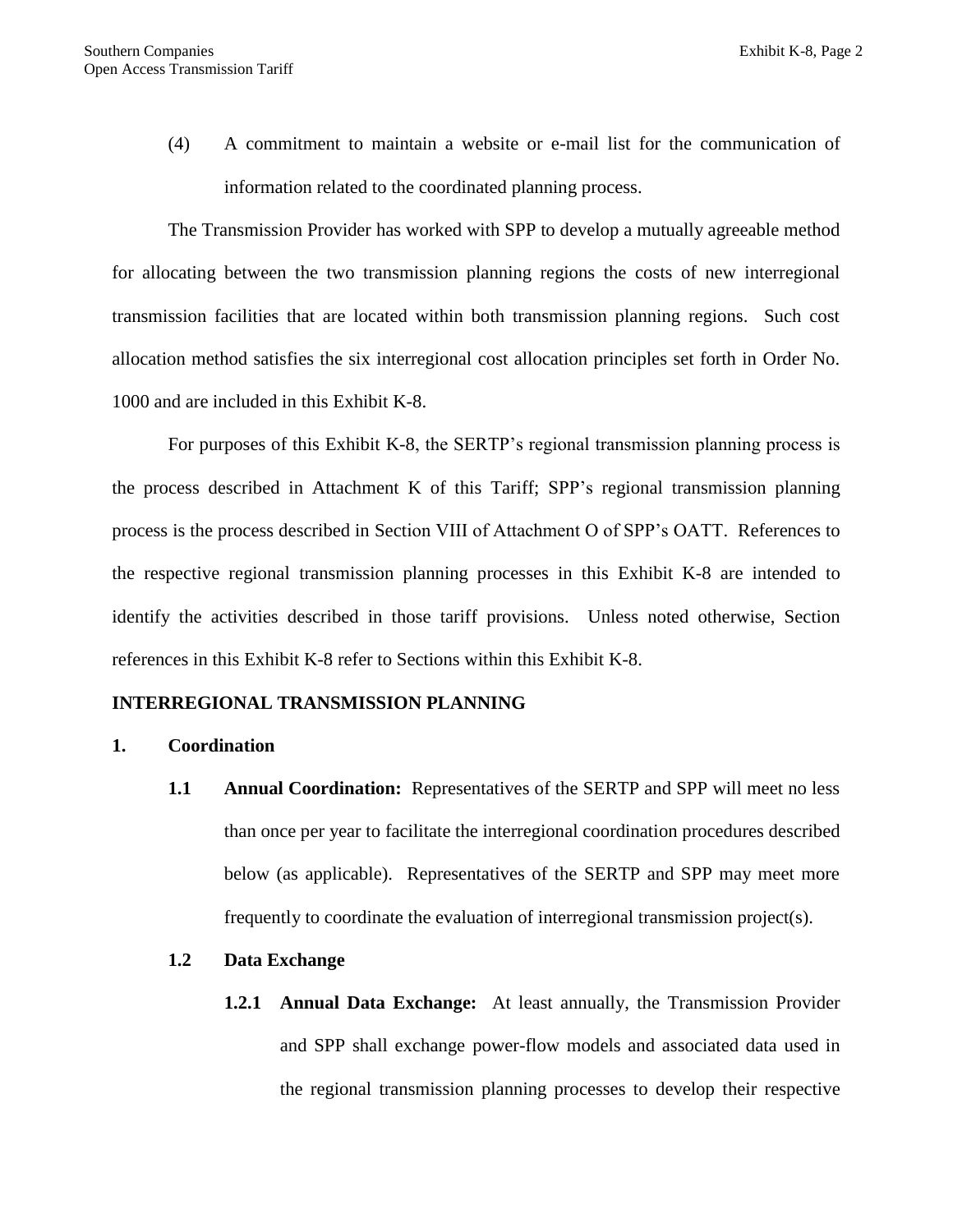then-current regional transmission plan(s). The Transmission Provider shall designate a representative for its region and SPP shall designate a representative for the SPP region to facilitate the annual data exchange. The data exchange will occur when such data is available in each of the regional transmission planning processes, typically during the first calendar quarter. Additional transmission-based models and data used in the development of the respective regional transmission plans will be exchanged between the Transmission Provider and SPP if requested. Data exchanged between the Transmission Provider and SPP under this Section 1.2.1 shall be posted on the pertinent regional transmission planning websites consistent with the posting requirements of the respective regional transmission planning processes and is generally considered CEII.

**1.2.2 Exchange of Regional Transmission Plans:** The Transmission Provider's regional transmission plan(s) will be posted on the Regional Planning website pursuant to the Transmission Provider's regional transmission planning process. The Transmission Provider will also notify the SPP representative of such posting so it may retrieve the transmission plan(s). SPP will exchange the then-current SPP regional transmission plan(s) in a similar manner according to its regional transmission planning process.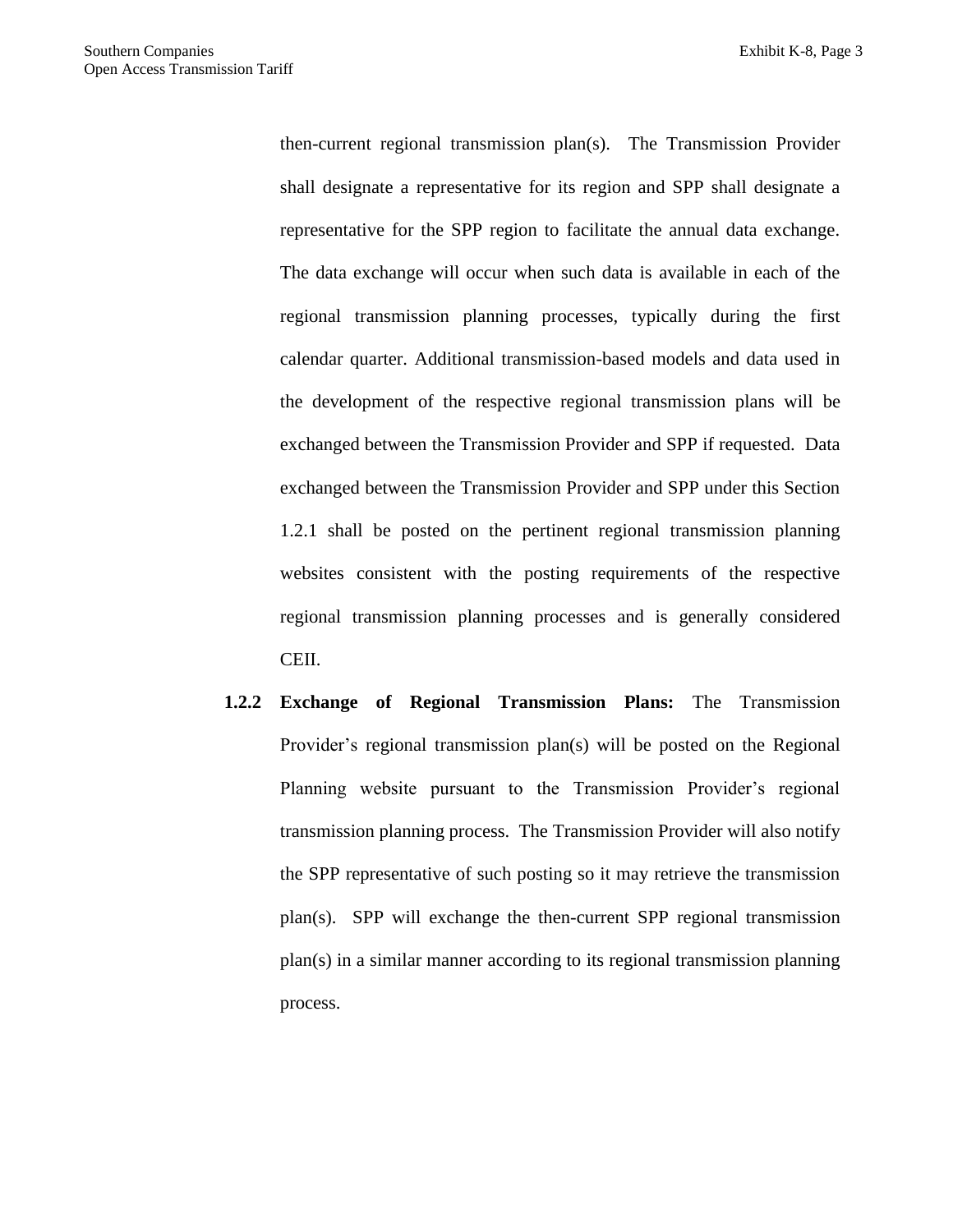**1.2.3 Confidentiality:** Any CEII and Confidential Non-CEII data exchanged pursuant to this Exhibit K-8 shall be subject to appropriate CEII and Confidential Non-CEII treatment.

#### **1.3. Joint Evaluation**

- **1.3.1 Identification of Interregional Transmission Projects:** At least biennially, the Transmission Provider will review the then-current regional transmission plan of SPP and SPP will review the Transmission Provider's then-current regional transmission plan. Such plans include the transmission needs of each region as prescribed by each region's planning process. This review shall occur on a mutually agreeable schedule, taking into account each region's regional transmission planning processes timetable. If through this review, the Transmission Provider and SPP identify a potential interregional transmission project that could be more efficient or cost effective than transmission projects included in the respective regional transmission plans, the Transmission Provider and SPP will jointly evaluate the potential transmission project pursuant to Section 1.3.4.
- **1.3.2 Identification of Interregional Transmission Projects by Stakeholders:**  Stakeholders may also propose transmission projects that may be more efficient or cost-effective than transmission projects included in the Transmission Provider's and/or SPP's regional transmission plans pursuant to the procedures in each region's regional transmission planning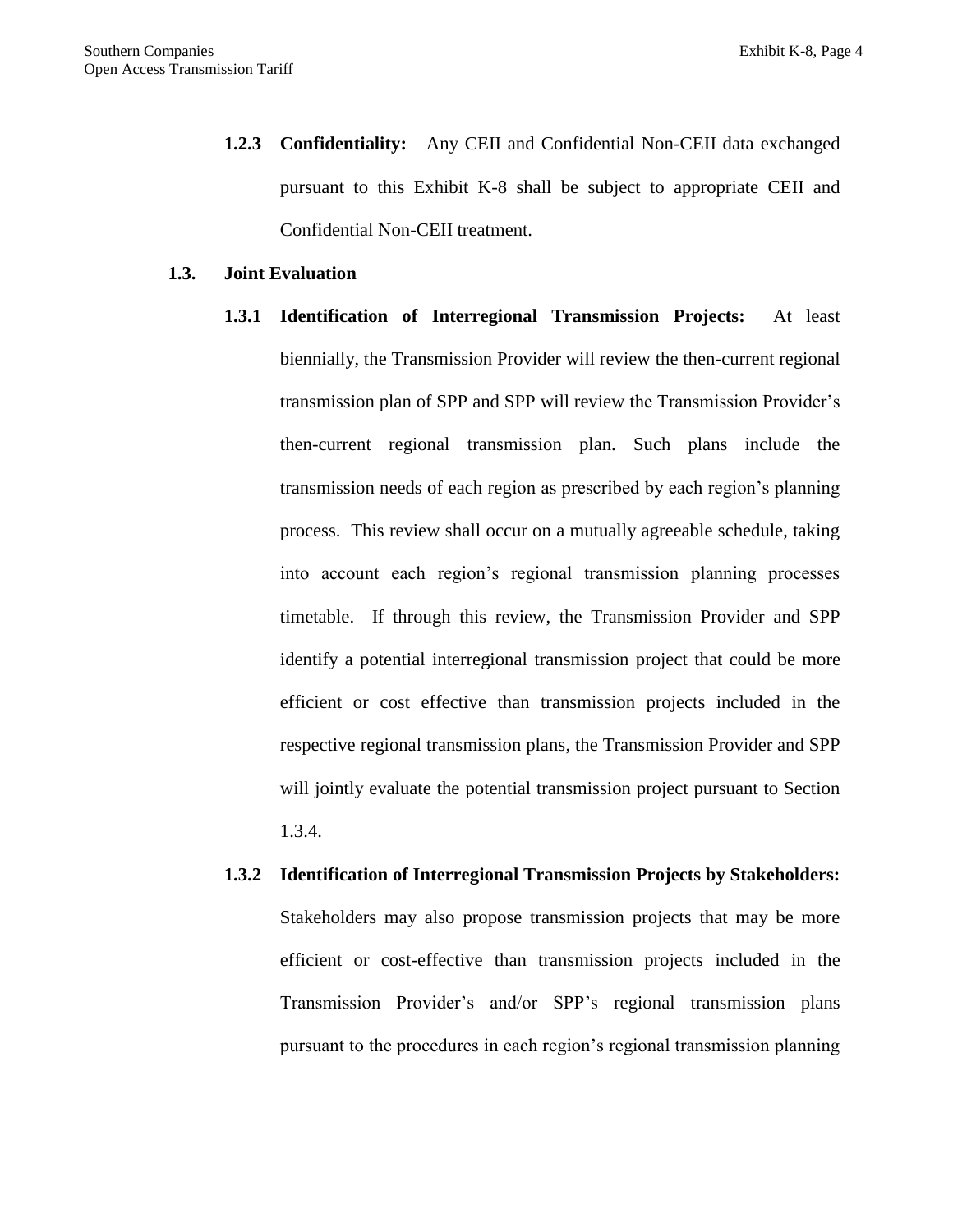processes. The Transmission Provider and SPP will evaluate interregional transmission projects proposed by stakeholders pursuant to Section 1.3.4.

**1.3.3 Identification of Interregional Transmission Projects by Developers:**  Interregional transmission projects proposed for purposes of potential interregional cost allocation must be submitted in both the SERTP and SPP regional transmission planning processes and satisfy the requirements of Section 2.1. The submittal must identify the potential transmission project as interregional in scope and identify that such project will interconnect between the SERTP and SPP regions. The Transmission Provider will verify whether the submittal for the potential interregional transmission project satisfies all applicable requirements. Upon finding that the proposed interregional transmission project satisfies all such applicable requirements, the Transmission Provider will notify SPP. Once the potential interregional transmission project has been proposed through the regional transmission planning processes in both regions, and upon both regions so notifying one another that the project is eligible for consideration pursuant to their respective regional transmission planning processes, the Transmission Provider and SPP will jointly evaluate the proposed interregional transmission projects pursuant to Sections 1.3.4.

#### **1.3.4 Evaluation of Interregional Transmission Projects:**

### **1.3.4.1 Joint Evaluation of Interregional Transmission Projects:** The

Transmission Provider and SPP shall act through their respective regional transmission planning processes to evaluate potential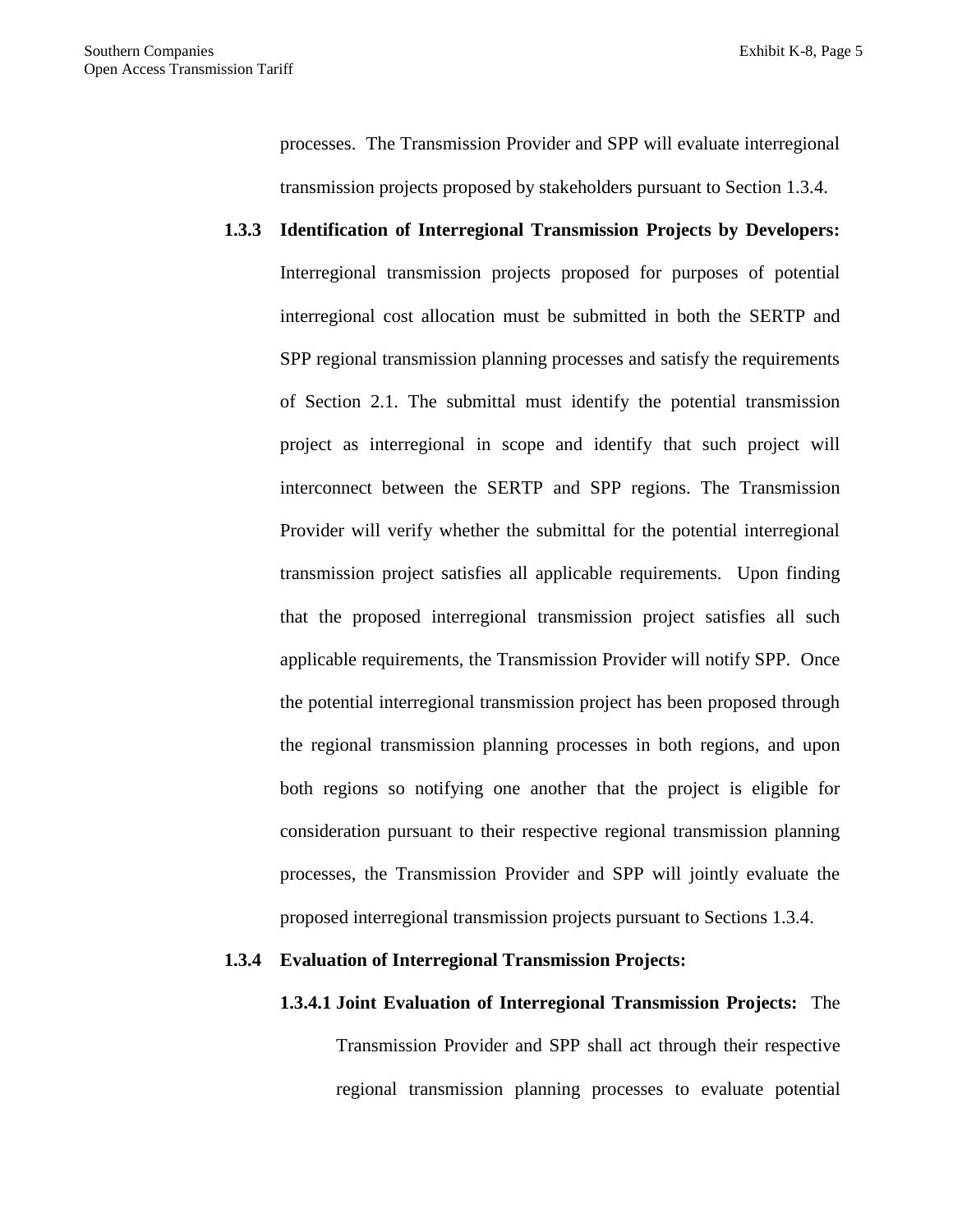interregional transmission projects and to determine whether the inclusion of any potential interregional transmission projects in each region's regional transmission plan would be more efficient or cost-effective than transmission projects included in the respective then-current regional transmission plans. Initial coordination activities to facilitate such analysis will typically begin during the third calendar quarter. Such analysis shall be consistent with accepted planning practices of the respective regions and the methods utilized to produce each region's respective regional transmission plan(s). The Transmission Provider will evaluate potential interregional transmission projects consistent with Section 6 and Section 11 of Attachment K. To the extent possible, and as needed, information will be coordinated between the Transmission Provider and SPP, including, but not limited to:

o Planning horizons;

- o Expected timelines/milestones associated with the joint evaluation;
- o Study assumptions and data;
- o Models; and
- o Criteria.

The Transmission Provider and SPP will exchange status updates for new interregional transmission project proposals or proposals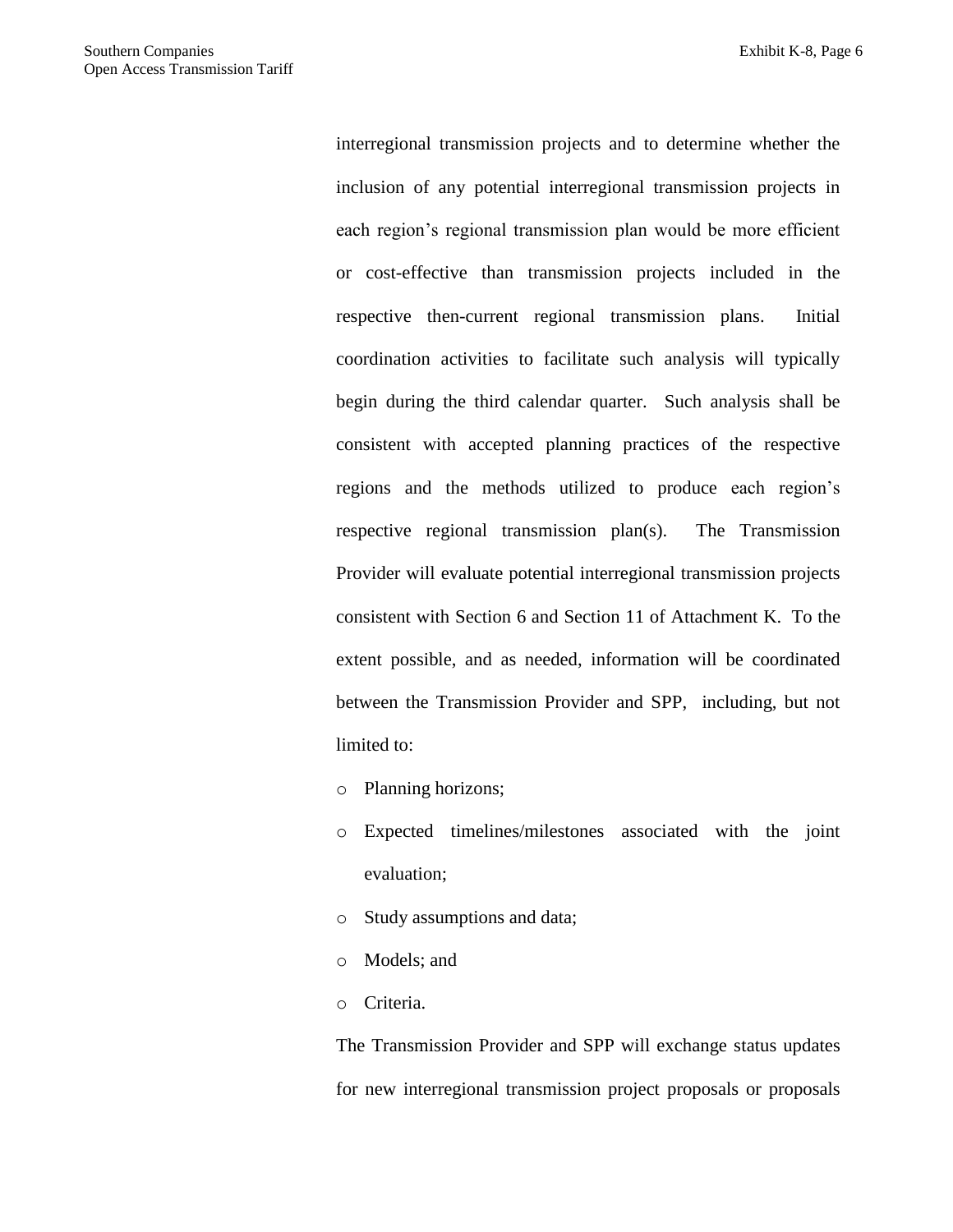currently under consideration as needed. These status updates will generally include, if applicable: (i) an update of the region's evaluation of the proposal; (ii) the anticipated timeline for future assessments; and (iii) reevaluations related to the proposal.

**1.3.4.2 Determination of Regional Benefit(s) for Interregional Cost Allocation Purposes:** The Transmission Provider and SPP shall evaluate the proposed interregional transmission project that meets the criteria of Section 2 for interregional cost allocation within the respective regions as follows:

- A. Each region, acting through its regional transmission planning process, will evaluate proposals to determine whether the proposed interregional transmission project(s) provides Regional Benefits to its respective region. For purposes of this Exhibit K-8, "Regional Benefit" shall mean the calculation described in Section 1.3.4.2.B.
- B. Based upon the evaluation made pursuant to 1.3.4.2.A, each region will quantify a Regional Benefit based upon (i) for the Transmission Provider, the Transmission Provider shall calculate the total avoided costs of transmission projects included in the then-current regional transmission plan that would be displaced if the proposed interregional transmission project was included; and (ii) for SPP, SPP shall calculate the total avoided costs of regional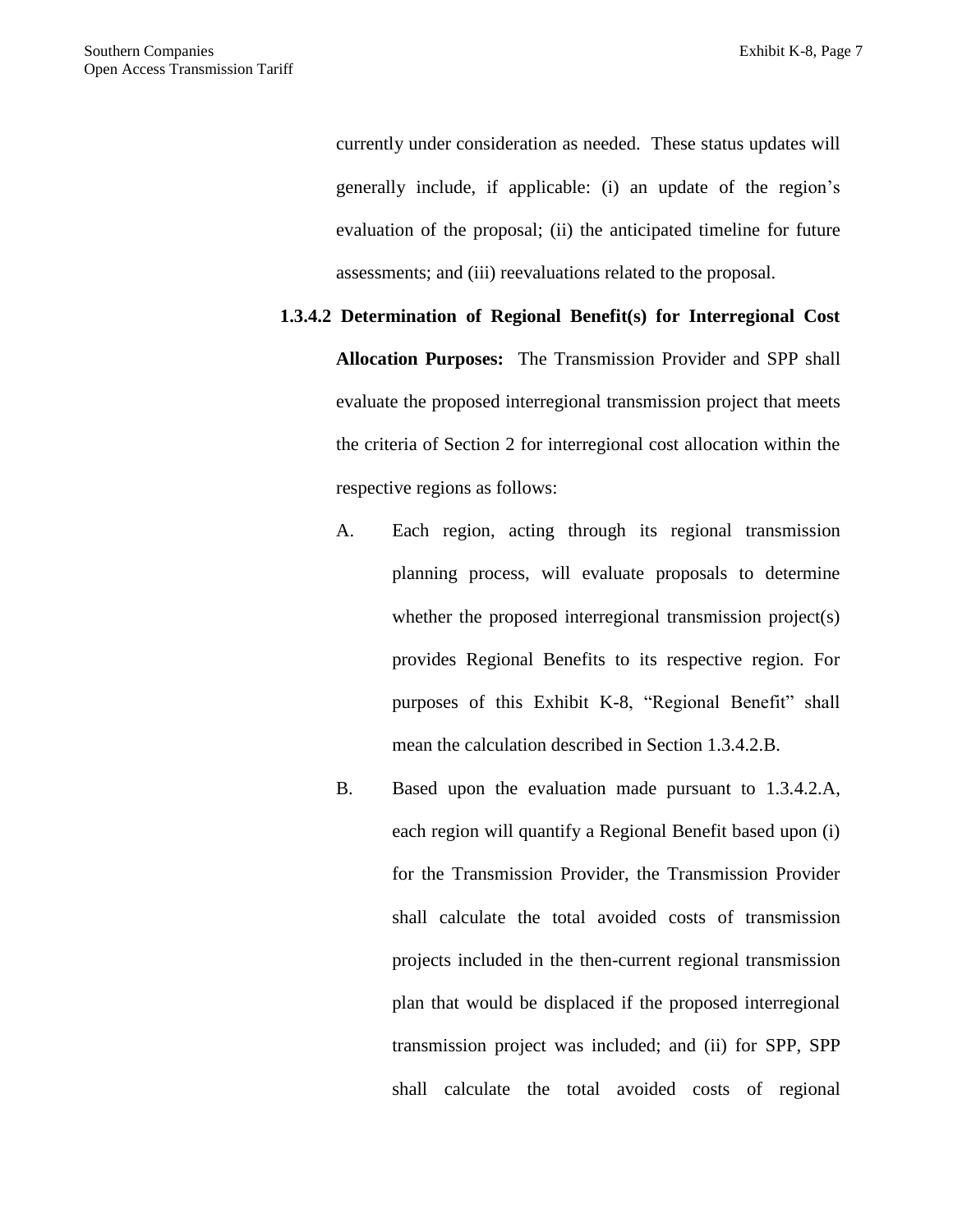transmission projects that would be displaced if the proposed interregional transmission project was included.

C. Updated Regional Benefits calculations will be exchanged in a similar manner to the status updates described in Section 1.3.4.1.

In any regional benefit to cost ("BTC") ratio calculation(s) performed pursuant to the respective regional transmission planning processes, the anticipated allocation of costs of the interregional transmission project to each region shall be based upon the ratio of the region's Regional Benefit to the sum of the Regional Benefits identified for both the SERTP and SPP.

- **2. Cost Allocation**
	- **2.1 Interregional Transmission Projects Proposed for Interregional Cost Allocation Purposes:** For a transmission project to be considered for purposes of interregional cost allocation between the SERTP and SPP, the following criteria must be met:
		- A. The transmission project must interconnect to transmission facilities in both the SERTP and SPP regions and must meet the qualification criteria for transmission projects potentially eligible to be included in the regional transmission plans for purposes of regional cost allocation in accordance with the respective regional transmission planning processes of both the SERTP and SPP. The facilities to which the project is proposed to interconnect may be either existing facilities or transmission projects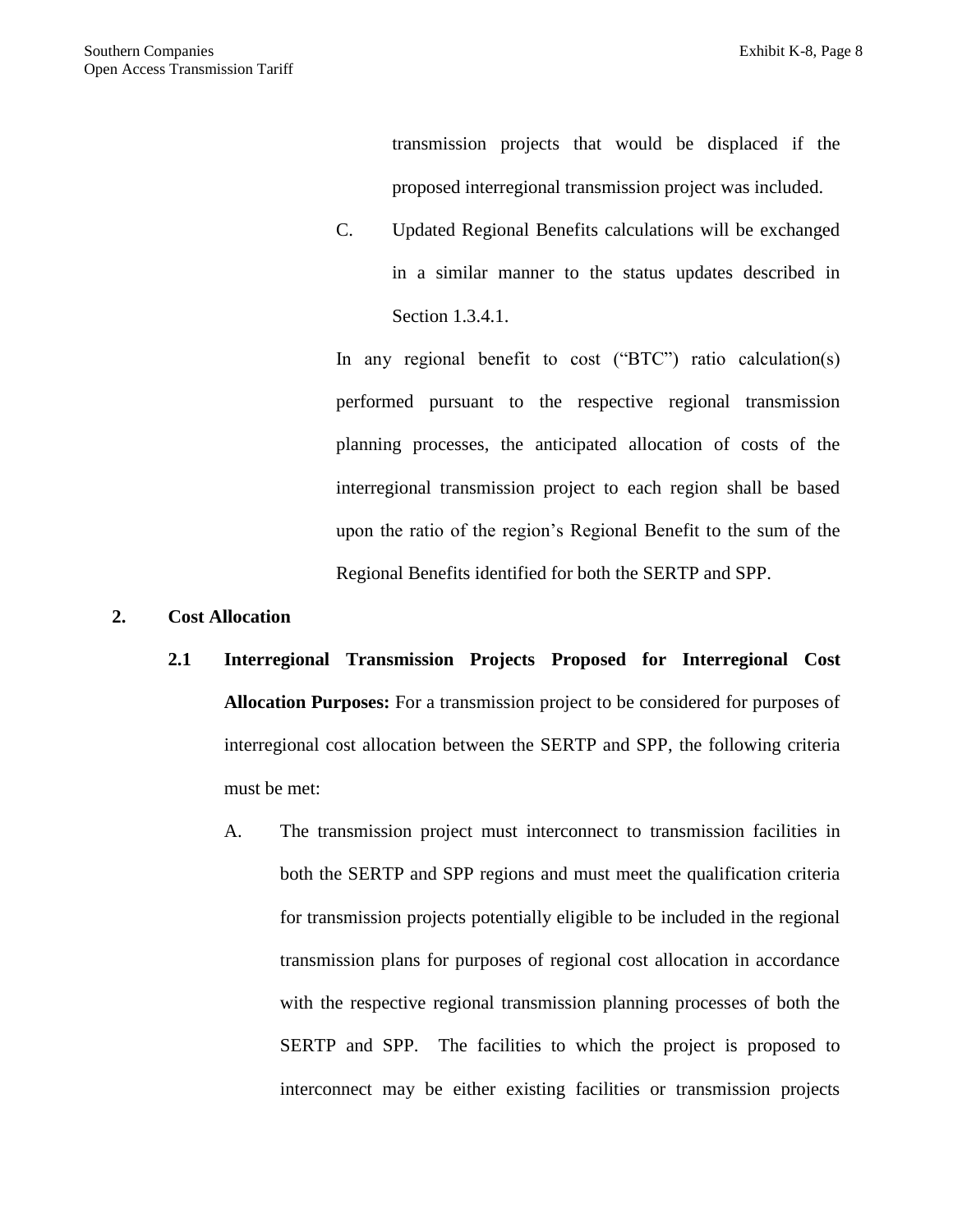included in the regional transmission plan that are currently under development;

- B. The transmission project must be proposed in the SERTP and SPP regional planning processes for purposes of cost allocation, as well as any other regions to which the proposed transmission project would interconnect, in accordance with the procedures of the applicable regional transmission planning processes. If the proposed transmission project is being proposed by a transmission developer, the transmission developer must also satisfy all qualification criteria specified in the respective regional transmission planning processes, as applicable.
- **2.2 Inclusion in Regional Transmission Plans for Purposes of Cost Allocation:**  An interregional transmission project proposed for interregional cost allocation purposes in each region will be included in the respective regional transmission plans for purposes of cost allocation after each region has performed all evaluations and the transmission project has obtained all approvals, as prescribed in the respective regional transmission planning processes, necessary for it to be included in each regional transmission plan for purposes of cost allocation.
- **2.3 Allocation of Costs Between the SERTP and SPP:** The cost of an interregional transmission project selected for purposes of cost allocation in the regional transmission plans of both the SERTP and SPP will be allocated between the regions as follows: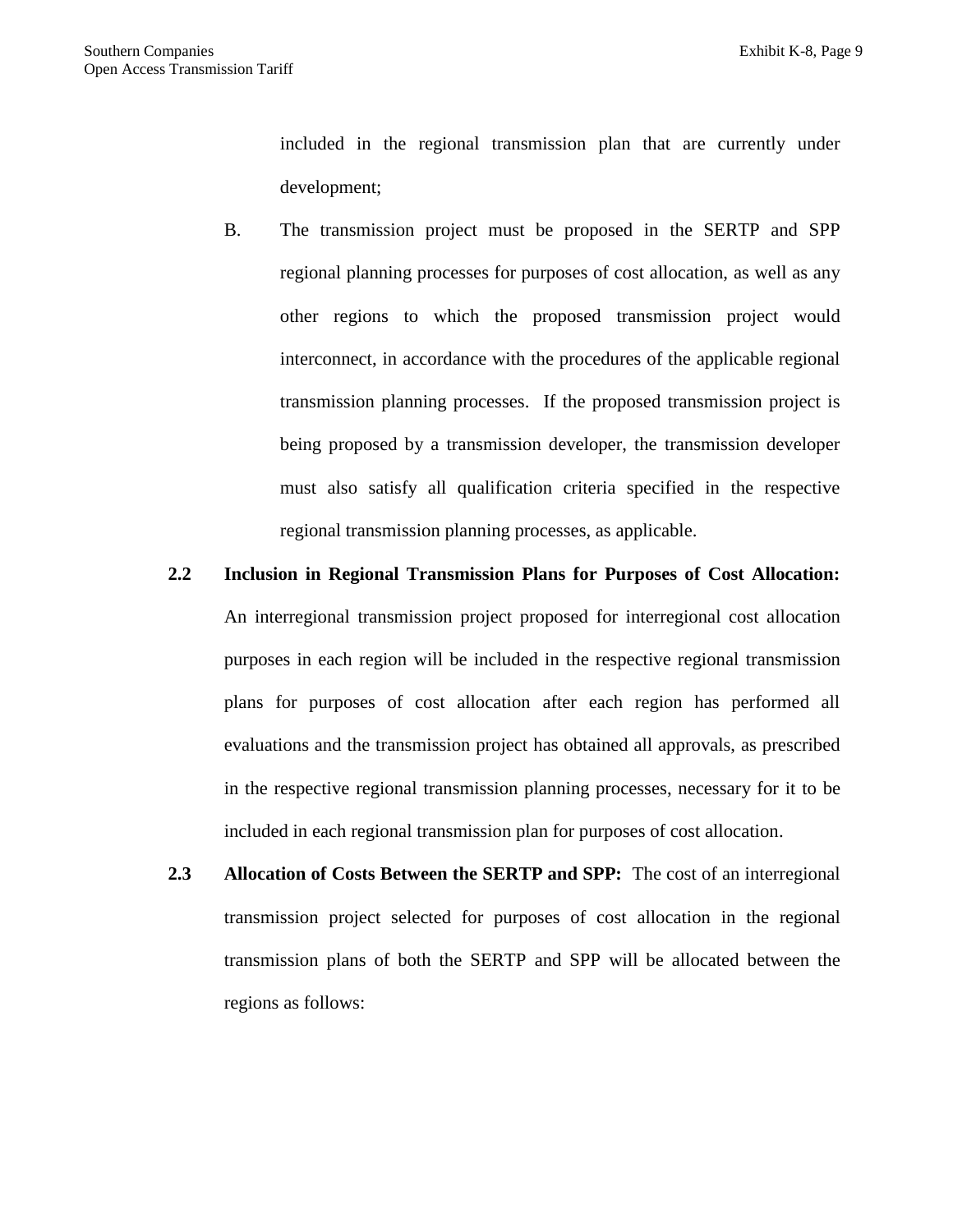- A. Each region will be allocated a portion of the interregional transmission project's costs in proportion to such region's Regional Benefit to the sum of the Regional Benefits identified for both the SERTP and SPP.
	- o The Regional Benefits used for this determination shall be based upon the last Regional Benefit calculation performed – pursuant to the method described in Section 1.3.4.2 – before each region included the transmission project in its regional transmission plan for purposes of cost allocation and as approved by each region.
	- o Should one region be willing to bear more costs of the interregional transmission project than the costs identified pursuant to the methodology described in this Section 2.3.A, the regions may voluntarily agree, subject to applicable regional approvals, to an alternative cost sharing arrangement.
- **2.4 Milestones of Required Steps Necessary to Maintain Status as Being Selected for Interregional Cost Allocation Purposes:** Once selected in the respective regional transmission plans for purposes of cost allocation, the SERTP Sponsor(s) that will be allocated costs of the transmission project and SPP (*collectively* "beneficiaries") and the transmission developer must mutually agree upon an acceptable development schedule including milestones by which the necessary steps to develop and construct the transmission project must occur. These milestones may include (to the extent not already accomplished) obtaining all necessary rights-of-way and requisite environmental, state, and other governmental approvals and executing a mutually-agreed upon contract(s)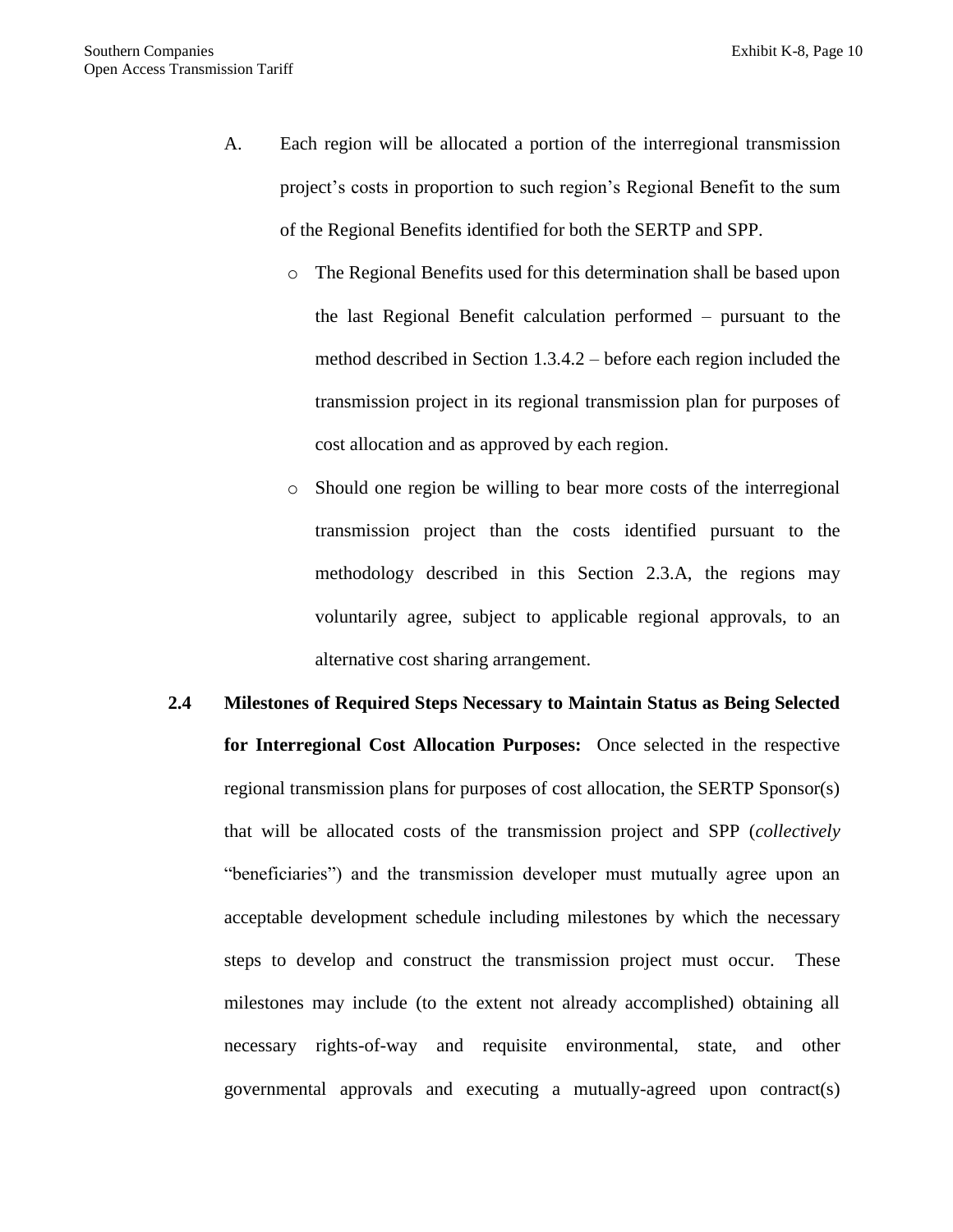between the transmission developer and the beneficiaries. If the specified milestones are not met, then the Transmission Provider may remove the transmission project from the selected category in the regional transmission plan for purposes of cost allocation.

- **2.5 Interregional Project Contractual Arrangements:** The contracts referenced in Section 2.4 will address terms and conditions associated with the development of the proposed transmission project included in the regional transmission plans for purposes of cost allocation, including but not limited to:
	- a) Engineering, procurement, construction, maintenance, and operation of the proposed transmission project, including coordination responsibilities of the parties;
	- b) Emergency restoration and repair;
	- c) The specific financial terms/specific total amounts to be charged by the transmission developer of the transmission project to each beneficiary, as agreed to by the parties;
	- d) Creditworthiness/project security requirements;
	- e) Milestone reporting, including schedule of projected expenditures;
	- f) Reevaluation of the transmission project; and
	- g) Non-performance or abandonment.

# **2.6 Removal from Regional Transmission Plans for Purposes of Cost Allocation:** An interregional transmission project may be removed from the Transmission Provider's or SPP's regional transmission plan for purposes of cost allocation (1) if the project is removed from either regions' regional transmission plans pursuant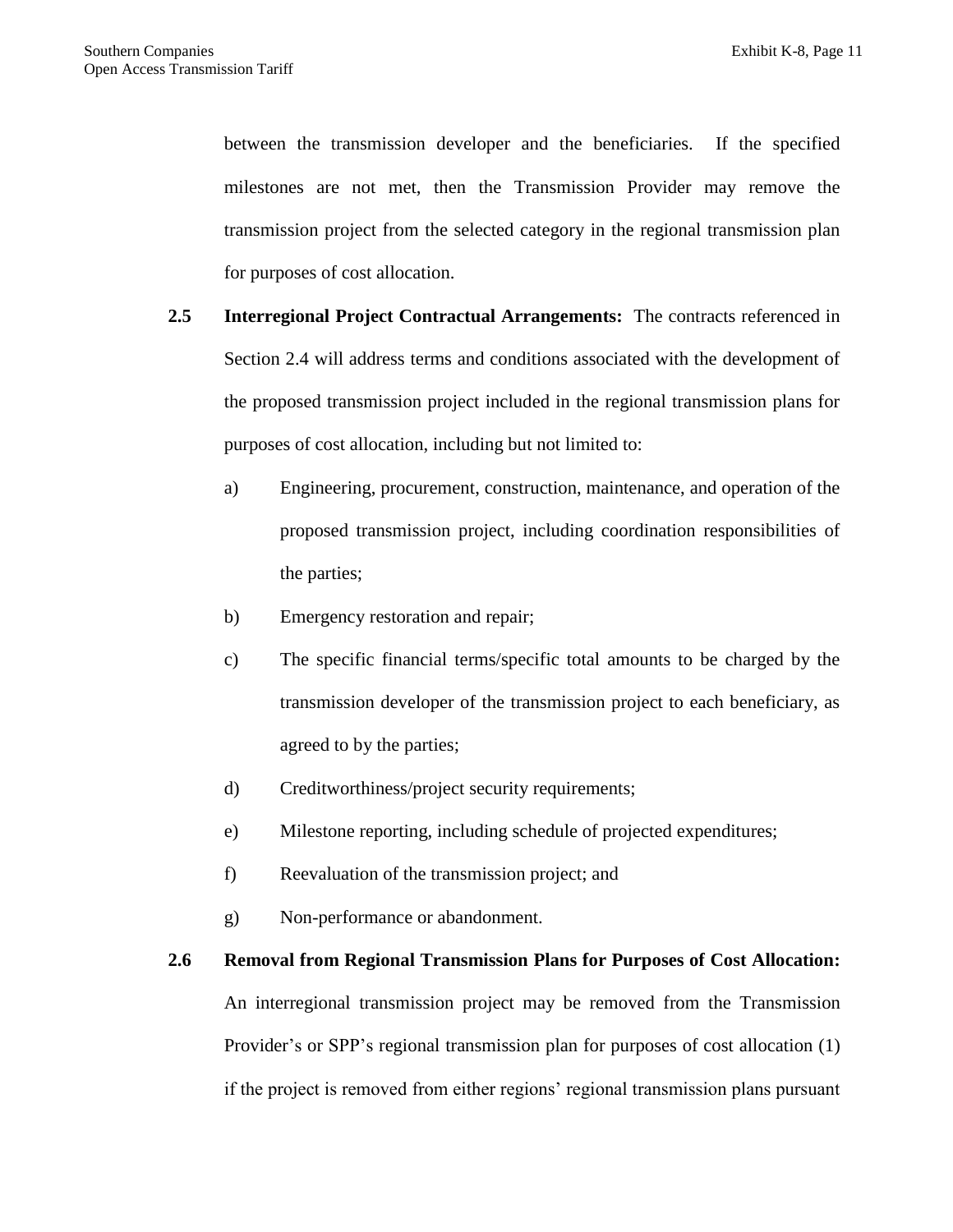to the requirements of its regional transmission planning process or (2) if the developer fails to meet the developmental milestones established pursuant to Section 2.4.

**2.6.1** The Transmission Provider and/or SPP will notify the other party if an interregional transmission project or a portion thereof is likely to be removed from its regional transmission plan.

#### **3. Transparency**

- **3.1** The Transmission Provider and SPP shall host their respective regional websites for communication of information related to coordinated interregional transmission planning procedures. The regions shall coordinate on the documents and information that is posted on their respective websites to ensure consistency of information. Each regional website shall contain, at a minimum, the following information:
	- i. Link to this Exhibit K-8;
	- ii. Information related to joint meetings, such as links to materials for joint meetings;
	- iii. Documents relating to joint evaluations; and
	- iv. Procedures for coordination and joint evaluation.
- **3.2** Access to the data utilized will be made available through the pertinent regional planning websites subject to the requirements in Section 1.2.3. The Transmission Provider will make available, on the Regional Planning website, links to where stakeholders can register (if applicable/available) for SPP stakeholder committees and distribution lists.